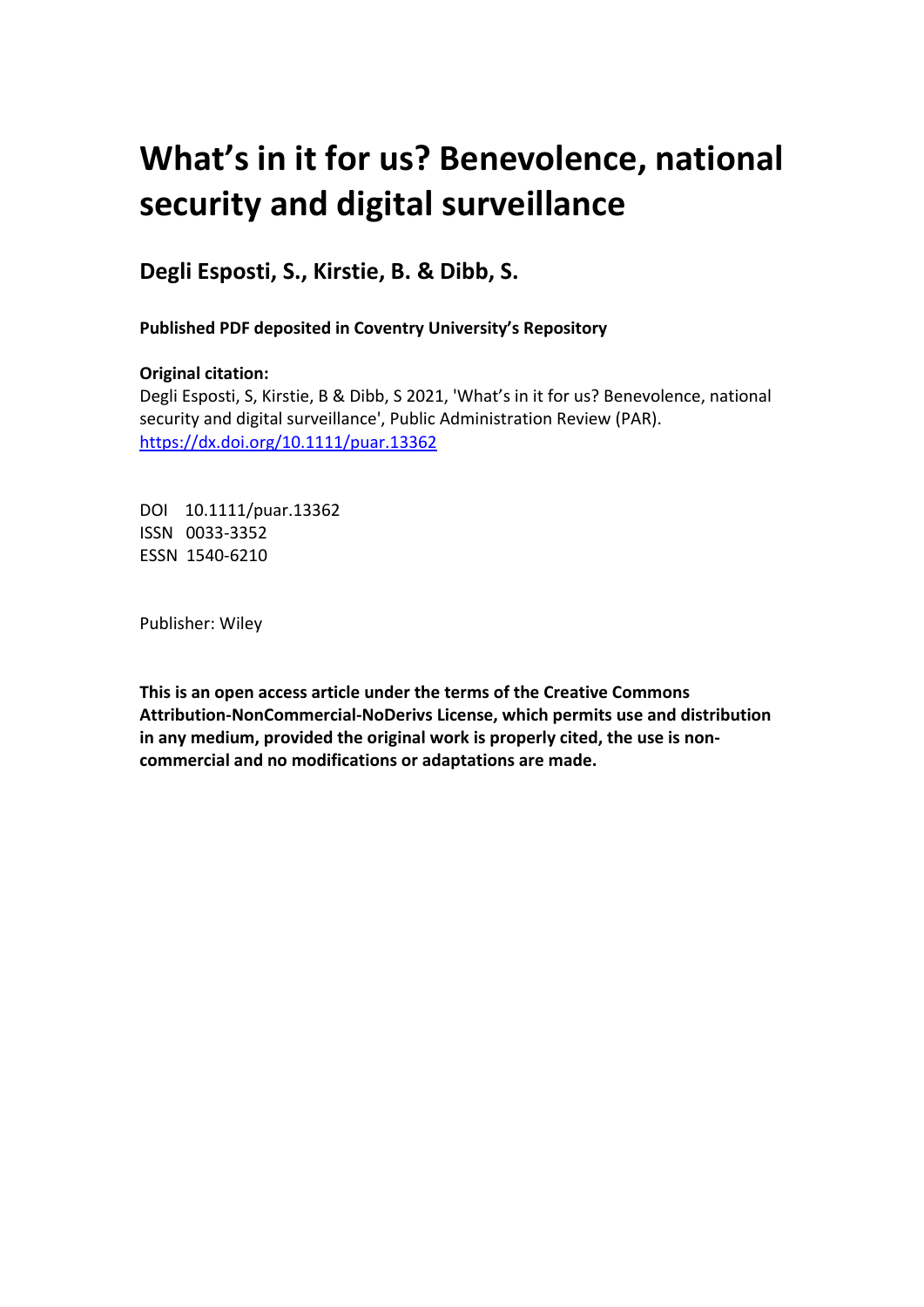Sara Degli Esposti Kirstie Ball Sally Dibb University of St Andrews Coventry University Consejo Superior de Investigaciones Científicas (CSIC)

## What's In It For Us? Benevolence, National Security, and Digital Surveillance

**Abstract:** *This article challenges suggestions that citizens should accept digital surveillance technologies (DSTs) and trade their privacy for better security. Drawing on data from nine EU countries, this research shows that citizens' support for DSTs varies not only depending on the way their data are used but also depending on their views of the security agency operating them. Using an institutional trustworthiness lens, this research investigates three DST cases—smart CCTV, smartphone location tracking, and deep packet inspection—that present escalating degrees of privacy risk to citizens. The findings show that the perceived benevolence of security agencies is essential to acceptability in all three cases. For DSTs with greater privacy risk, questions of competence and integrity enter citizens' assessments.*

## **Evidence for Practice**

- Citizens are not necessarily willing to trade privacy for security, as is often assumed.
- For citizens to accept digital surveillance technologies, these technologies must be deployed in ways that reflect benevolence and incorporate community interests.
- For citizens to accept more intrusive digital surveillance technologies, security agencies need to demonstrate integrity and their ability to deliver security benefits.
- Participatory democratic processes can establish the shared values that underpin the use of digital surveillance for security purposes.

**DESE SURVEN** is used by security agencies<sup>1</sup> in Europe and in the United States to fight crime and terror (Bigo 2016). National governments have widely used by security agencies<sup>1</sup> in Europe and in the United States to fight crime often justified digital surveillance to the public on the basis that it is reasonable to trade individual privacy for better national security, dismissing those who oppose DST use as having "something to hide" (Solove 2011). This article challenges this assumption using an institutional trustworthiness lens. It shows that citizens' evaluations of DSTs vary not only depending on how the DST uses their data but also depending on their views of the security agency itself.

Following recent data breach scandals, public concerns about how security agencies generate and use citizens' data suggest that an investigation of this issue is overdue. This article places data use at the heart of its research design, using the concept of data vulnerability to distinguish three DST cases: smart CCTV (sCCTV), smartphone location tracking (SLT), and deep packet inspection (DPI). Data vulnerability refers to the extent to which citizens believe that they will experience harms from how the data generated by DSTs are used (Martin, Borah, and Palmatier 2017). Each of the DSTs examined presents different levels of data vulnerability.

This article finds that the three institutional trustworthiness subscales—benevolence, competence, and integrity—influence the extent to which citizens support or oppose different DSTs, according to the data vulnerabilities they generate. The perceived benevolence of security agencies is essential to citizen perceptions of DST support in all three cases. For the DSTs that provoke greater data vulnerability (i.e., SLT and DPI), questions of competence and integrity enter citizens' assessments. Those who oppose their adoption are particularly concerned about security agencies' integrity (West and Bowman 2016). Quantile regression is used to examine the relationship between the trustworthiness subscales and citizens' perceptions of these DSTs, as it helps unpack the differing views of those who support and those who oppose the technologies. Thus, the study contributes to earlier research examining citizen support for such intrusive technologies (Bromberg, Charbonneau, and Smith 2018) and the related ethical issues.

In addition to these theoretical contributions, the study makes two important methodological Research Article

Check for updates

**Sara Degli Esposti** is a Research Fellow in the Institute of Public Goods and Policies (IPP), part of the Spanish National Research Council (CSIC), Honorary Research Fellow in the Centre for Business in Society, Coventry University. and teaches Applied Statistics to law enforcement agents in the Security Degree of Nebrija University. She has both academic and professional experience in the field of information privacy, cybersecurity, and digital technology acceptance and is currently the Research Director of H2020 project TRESCA (no. 872855). **Email**: sara.degli.esposti@csic.es

**Kirstie Ball** is a Professor in Management at the University of St Andrews. She is co-director and founder of CRISP, the Centre for Research into Information, Surveillance and Privacy, a joint research center between St Andrews, Edinburgh, Stirling and Essex Universities. She is also Research Fellow at the Surveillance Studies Centre, Queen's University, Canada and Visiting Professor at the Centre for Business in Society at Coventry University. Her research specialisms are surveillance, privacy, and employee monitoring.

**Email**: kirstie.ball@st-andrews.ac.uk

**Sally Dibb** is a Professor of Marketing in the Centre for Business in Society at Coventry University. Her research explores the role of data in addressing societal and business challenges and has been supported by a range of UK and European funding streams. Sally is a visiting Professor at The Open University and the University of St Andrews. She has served twice as a panel member for the United Kingdom Research Excellence Framework. **Email**: sally.dibb@coventry.ac.uk

*Public Administration Review*, Vol. 00, Iss. 00, pp. 1–12. © 2021 The Authors. Public Administration Review published by Wiley Periodicals LLC. on behalf of The American Society for Public Administration. DOI: 10.1111/puar.13362.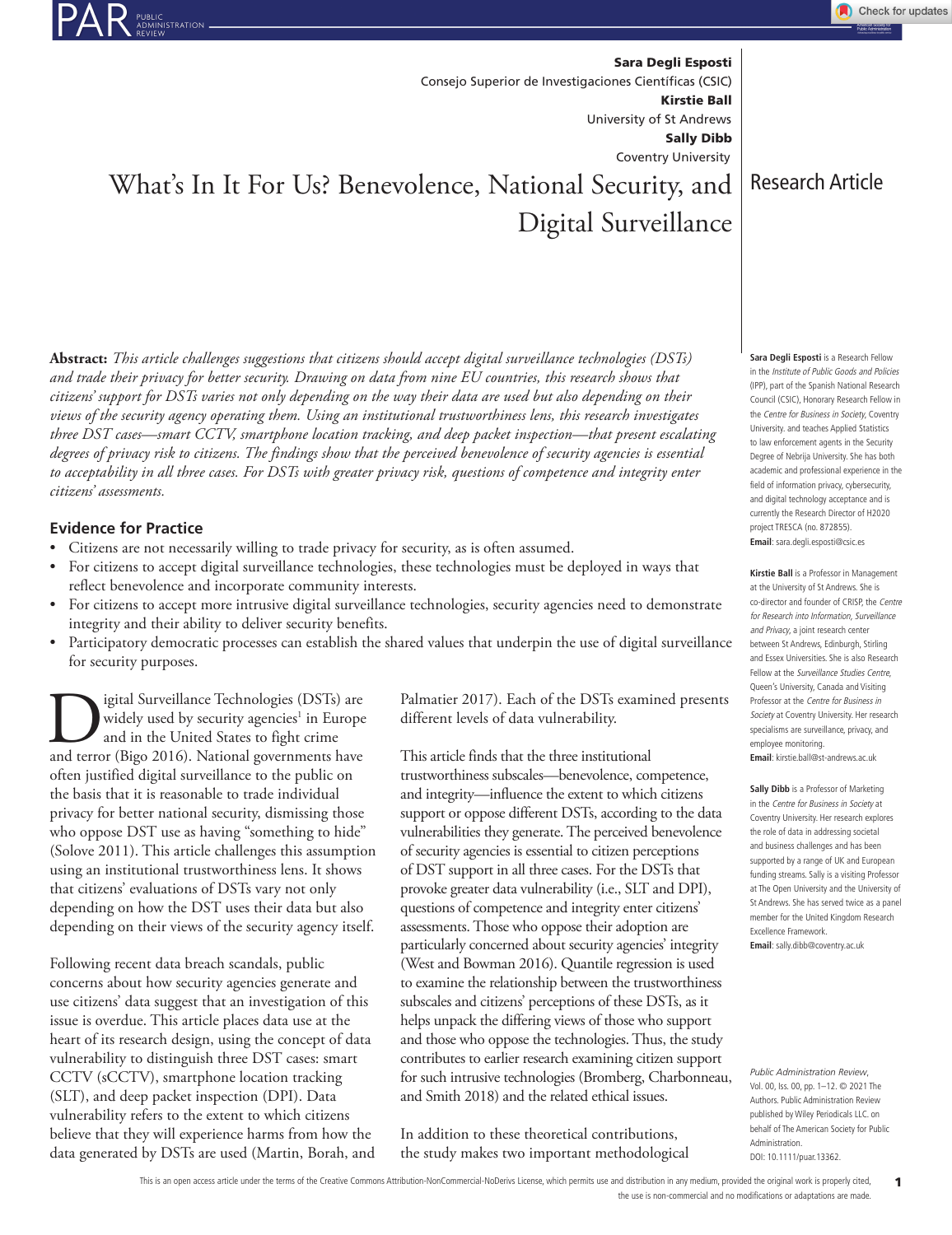contributions. First, it demonstrates the utility of quantile regression as a way of moving beyond average perceptions to reveal the patterns behind polarized views and the factors underpinning them. Second, it responds to the need for increased contextual accuracy in trustworthiness research by adopting a between-case methodology that distinguishes the cases using the concept of data vulnerability (Cvetkovich and Nakayachi 2007).

The next section establishes the theoretical basis for the study and presents the research propositions. The first subsection considers institutional trustworthiness and the public acceptance of DSTs, and the second focuses on data vulnerabilities. A section on methods follows, detailing the cases, research approach, measures, and participant profiles. The last sections discuss the research results and present the implications for policy and practice.

### **Literature Review and Propositions**

All DSTs present security benefits and privacy risks (Siegrist and Cvetkovich 2002). This article questions whether the institutional trustworthiness of security agencies influences citizen support of DSTs given these benefits and risks. The idea of a security–privacy trade-off assumes that citizens will accept a DST if they believe the security benefits outweigh the privacy risks. A major criticism of this argument is that it is a-contextual. It presents privacy and security as abstract categories rather than enacted social practices emerging from the interaction between people and their social and institutional contexts (Dourish and Anderson 2006). Prior empirical studies have challenged this assumption and explored its dynamics (Cayford, Pieters, and van Gelder 2019; Pavone and Degli Esposti 2012; van den Broek et al. 2017). These studies show that the public does not engage in a trade-off, but rather expects the proposed solution to offer both privacy and security. As part of this assessment, institutional trustworthiness plays a key role in raising public support for DSTs, as a recognized component of the national security institutional context at a macro level (Ball et al. 2018). The importance of building trust in law enforcement agencies and in the intelligence community has also been recognized among practitioners (Anderson 2015). This study adds to this line of inquiry, by shedding light on the contribution of the three subcomponents of institutional trustworthiness on public support for using DSTs for national security.

Institutional trustworthiness refers to beliefs about a third party that facilitate "a willingness to depend on [that] party in a situation of risk" (Akter, D'Ambra, and Ray 2011, 100). This definition suggests that there are two aspects of institutional trustworthiness to consider. The first is how the concept's basis, measured by its three subcomponents, varies in its relationship to citizens' evaluations of different DSTs. The second is how the risks associated with DST deployment shape this variation. Using concepts from the public administration and organization literature streams to frame the citizen–institution relationship in the security domain these two aspects of the research question are now considered.

#### *Institutional Trustworthiness and DSTs*

Within the significant corpus of public administration research which addresses trust in government (Kim and Lee 2012), the institutional trustworthiness of security agencies has not been examined in any detail. Assessing the concept in the context of

DST deployment frames different DSTs as manifestations of security policy. Conceptually, institutional trustworthiness explores the connection between the citizen and the institution, enabling citizens to evaluate institutions and what they stand for (Jackson et al. 2012). Such evaluations go beyond politically entrenched reactions to particular governments or personalities (Levi and Stoker 2000). They are generalized assessments about existing authority structures, public policies, or institutional reforms. Citizens' trustworthiness assessments of institutions thus reflect deeply held, long-term beliefs, dissatisfactions, or concerns and are based on their experiences of the political system of which they are a part.

Examining the relationship between DST deployment and the trustworthiness of security agencies helps indicate the bases on which citizens deem DSTs and, thus, security policy acceptable. This is important for two reasons. First, assessments of low trustworthiness arising from the use of intrusive DSTs have the potential to undermine not only citizens' perceived security and safety but also the functioning of national security as a whole. This issue is especially acute following recent surveillance scandals<sup>2</sup> and the sheer diversity and opacity of nonstate actors in the "security-industrial complex" (White 2012). Second, digital security surveillance targeting particular populations is at odds with conceptions of national security as a public good that benefits all in society and on which many other governance systems rest (Loader and Walker 2007).

Although public administration scholars have not specifically focused on security agencies, previous research has examined citizens' perceptions of civil servants' trustworthiness and the effects of trust on public support for public administration initiatives. For example, trust in local government is an important predictor of support for initiatives such as zoning (Cooper, Gibbs Knotts, and Brennan 2008). Trust between citizens and security agencies fosters mutual cooperation and public acceptance of DSTs in matters of crime and security. For example, previous studies have demonstrated that citizens, including those living in communities from which terrorists seek support, are more inclined to cooperate with police officers they perceive to be competent, honest, and benevolent (Tyler and Fagan 2008). Thus, citizens assess the competence and warmth of bureaucrats and react accordingly (de Boer 2020).

Other studies, which address citizens' acceptance of body worn cameras (Bromberg, Charbonneau, and Smith 2018) and drones (West and Bowman 2016), show that ethical concerns around DSTs trigger demands for reassurance on the trustworthiness of DST operators. To be deemed trustworthy, an institution needs to show caring commitment to act in the interests of citizens, an ability to do the job well, and a capacity to act with integrity. According to Mayer, Davis, and Schoorman (1995), benevolence, competence, and integrity are interpreted as three contrasting belief systems with which citizens evaluate the trustworthiness of institutions. Exploring how each of these belief systems applies to the deployment of DSTs breaks important new ground in the study of national security.

*Benevolence*. Benevolence-based trustworthiness assessments are premised on the public's belief that the security agency understands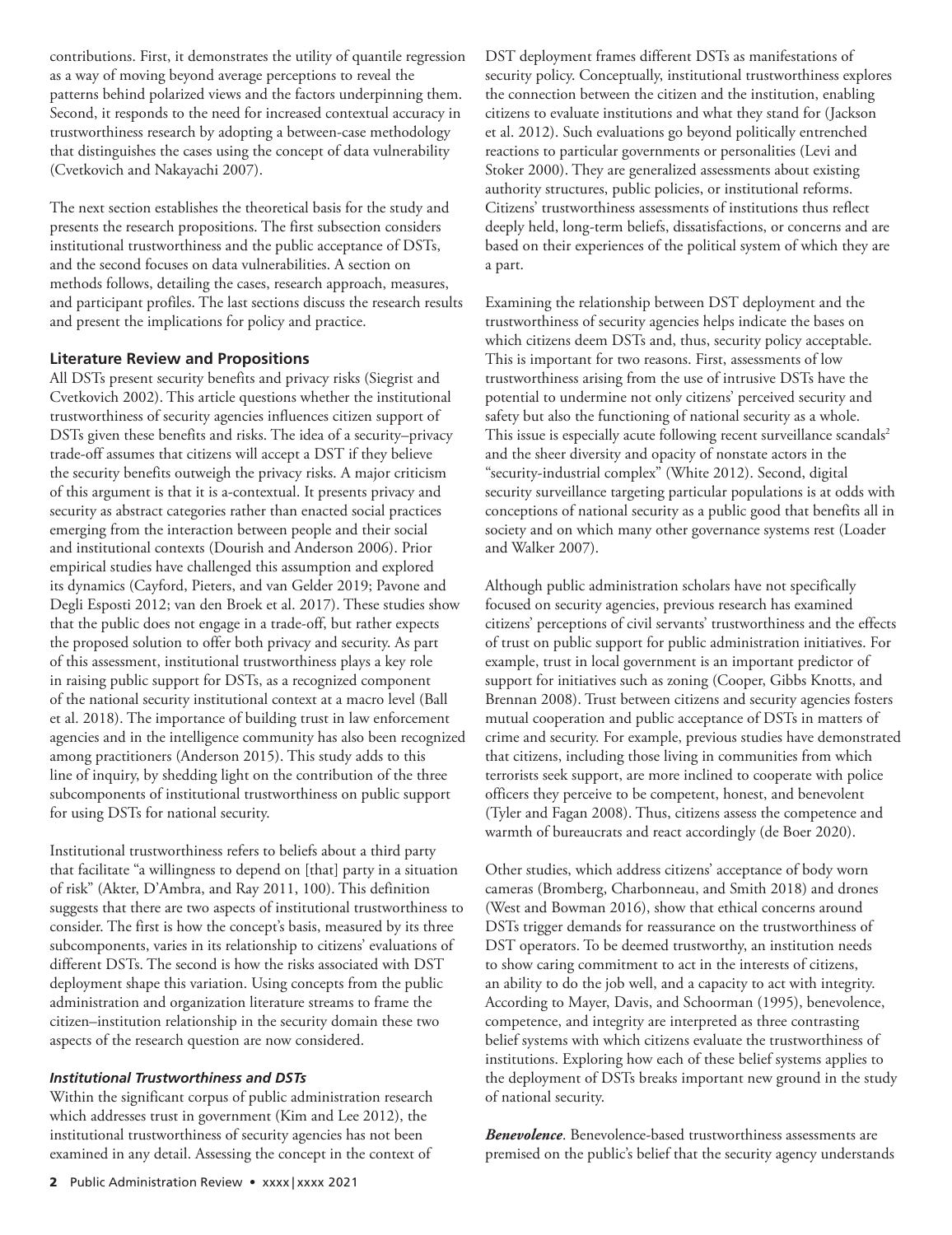the community it is serving and is willing to act in its interests (Tyler 2005). In this sense, the DST is deployed to protect all in society, however, defined. In law enforcement research, for example, this normative belief system is founded on a collective understanding of group interests and a shared commitment to social order between citizens and police, which motivates police to protect the interests of the community (Jackson et al. 2012). A benevolence-based trustworthiness assessment also indicates that citizens believe law enforcement agencies are interested in the well-being of the community and that their resources are distributed fairly across society (Tyler and Fagan 2008). Low benevolence could result in the agency being deemed as acting opportunistically in the interests of a few privileged parties, rather than protecting the public as a whole. Furthermore, low benevolence could signal perceived relational failure, in that the institution has failed to anticipate how stakeholders would view their intentions (Frederickson and Hart 1985). One example of the importance of benevolence is demonstrated by the observation that when the ethnic makeup of police officers reflects the diversity of the communities served—a phenomenon dubbed "black in blue"—law enforcement agencies tend to be perceived as having greater legitimacy than otherwise (Sounman 2017; Tyler, Schulhofer, and Huq 2010). The prevalence of group-based targeting in digital security surveillance potentially places benevolence at the core of citizens' concerns about the use of DSTs—a phenomenon exemplified by the experience of "flying while Muslim" (Blackwood, Hopkins, and Reicher 2015).

*Competence*. Citizens' trustworthiness assessments of security agencies premised on competence rest on an instrumentally rational belief system, in which citizens seek maximum utility from the DST deployment (Meško and Tankebe 2014). Citizens thus prioritize competence out of self-interest. Instrumental rationality is also the belief system that underpins the security–privacy trade-off (Solove 2011). In the law enforcement context, citizens judge agencies as competent if they perceive that they control crime effectively. Research reports international variation in the importance of competence-based trustworthiness assessments of agencies such as the police. Eastern cultures consider competence more important in their assessments, as do postcolonial societies where institutions are emerging from authoritarianism and corruption (Tankebe 2008). Nonetheless, in such cases competence tends only to dominate in the short term (Meško and Tankebe 2014), as trustworthiness has a basis beyond performance indicators. Longer-term trustworthiness rests on the normative dimensions of benevolence and integrity, which indicate principled authority. In practical terms, low competence indicates perceived operational failure, which may stem from political, social, legal, or economic changes to actions carried out by suppliers; poor strategic decision making; or low technical capability (Grimmelikhuijsen and Meijer 2014).

*Integrity*. Trustworthiness assessments based on integrity are premised on the public's belief that the institution adheres to an acceptable set of moral values (Hough et al. 2010). Low integrity indicates that citizens perceive an institution as having failed to act according to an appropriate set of values. In integrity-based trustworthiness assessments, citizens are concerned with whether the security agencies share their views about right and wrong, has the same moral compass (known as "value congruence"), and will not

abuse its power. If citizens believe that law enforcement agencies are acting morally, the power bestowed on it is justified. These beliefs are influenced by the consistency of the institution's past actions, credible communications, and whether the citizen and the institution share a strong sense of justice. Stance taking is therefore important: deploying a DST that provokes a human rights risk has a bearing on how the public assesses the security agency's integrity. A particular DST can thus signal security agencies' moral and other priorities, and the greater the risk, the greater is the requirement for moral action (Simpson, Harrell, and Willer 2013).

These three belief systems clearly have contrasting foundations: a normative group orientation, instrumental rationality, and a normative moral orientation. Tyler (2005) argues that lasting satisfaction with law enforcement and crime control rests on normative rather than instrumental belief systems, but they also work in tandem. Here, as indicated in the following proposition, these systems are assumed to exert a separate but correlated influence on citizens' views of DSTs.

**Proposition 1:** Perceived benevolence, competence, and integrity of the security agent will have a separate and distinct positive impact on the acceptability of each of the DST cases.

#### *DSTs and Data Vulnerabilities*

Returning to Akter, D'Ambra, and Ray's (2011) definition and the second aspect of the research question, this section considers the risks involved in the relationship between the citizen and the security agency. Although trustworthiness and risk appear mutually interdependent, one way to separate them is to investigate the vulnerability, or felt risk, that citizens experience because of DST deployment. Vulnerability refers to citizens' perception of their potential susceptibility to harm resulting from a particular risk (Martin, Borah, and Palmatier 2017).

As security methods become more "data intensive, data vulnerabilities"—vulnerability to data collection risks, data misuse risks, and subsequent human rights violations—become part of the trustworthiness assessment. Data collection risks include personal exposure, the excessive collection of sensitive information, and malicious use of personal information (Smith, Milberg, and Burke 1996). Data misuse risks include control over data sharing and use by third parties, breaches of confidentiality, unauthorized disclosure, and the dissemination of false information (Solove 2008). Human rights violations involve reduced freedom of speech, association, or expression and self-determination (Sanquist, Mahy, and Morris 2008). Moreover, according to privacy scholars (Nissenbaum 2009), the contexts within which data processing occurs bear their own social norms as to what is deemed acceptable. Therefore, some variation is expected in trustworthiness assessments, as the risks associated with data collection and use vary by the DSTs used. Trustworthiness scholars also confirm the importance of context specificity. Meaningful trustworthiness assessments must be made with respect to specific episodes in particular locales, between closely defined sections of the population, and in relation to the actions of specific institutions (Cvetkovich and Nakayachi 2007).

In addition to specifying context according to the DST risks as set out in the previous paragraph, this research also tests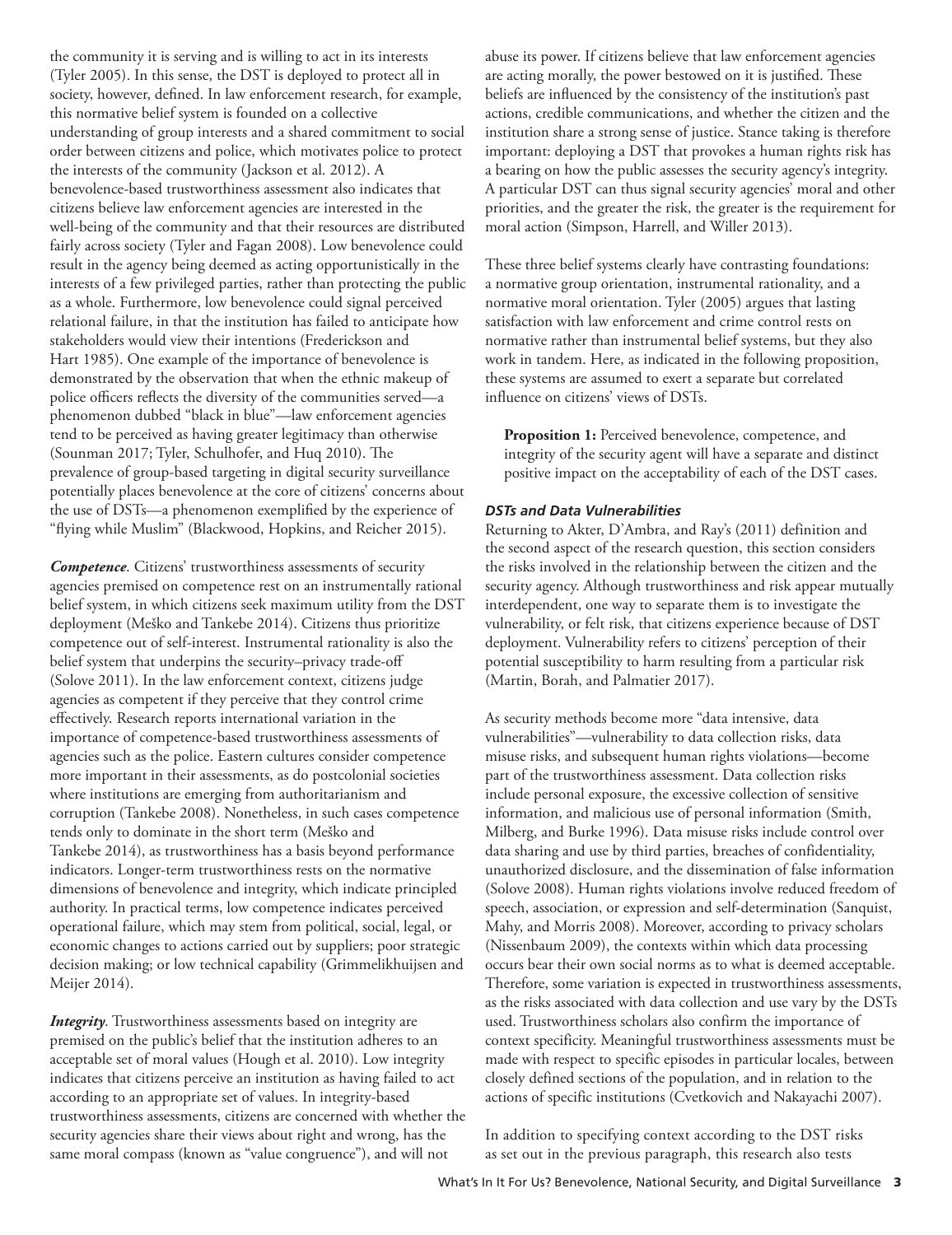whether trustworthiness assessments vary depending on whether citizens support or oppose their use. As such, the propositions are explored in the context of three contrasting DSTs, each of which present differing data vulnerabilities to the public and may be either supported or opposed. The differences between the DST cases are now explored in terms of their data vulnerabilities to explore how their level of intrusiveness influences citizens' assessments of security agency trustworthiness. One additional assumption is made within the context of the three DSTs studied, as follows:

**Proposition 2:** The basis of trustworthiness assessments will vary between the DST cases because of the different data vulnerabilities associated with each. Perceived data vulnerabilities will negatively influence people's views on the acceptability of each DST.

#### **Cases and Method** *DSTs and Data Vulnerabilities*

This article features three DSTs that security agencies use. Each forms an empirical case, for which a context-specific description is set out and used for testing. The DSTs are smart CCTV (sCCTV), smartphone location tracking (SLT), and deep packet inspection (DPI). Each DST is deployed in a wide range of local, national, and international security settings, and each is supplied and supported by a network of technology contractors from the private sector (for more details, see appendix A).

sCCTV is used by homeland security agencies such as the police and national border forces to identify suspicious behavior in specific public spaces, such as airports and roads. Applications of sCCTV range from automatic detection of criminal behavior, to identification of search-listed criminals or unwanted individuals, to the prosecution of traffic offenders (Möllers and Hälterlein 2013). Security agencies use SLT, which can be performed through carrierassisted surveillance, among other things (Pell and Soghoian 2013), to locate, follow, monitor, and gather evidence on suspects. SLT is used by security services and law enforcement agencies to glean

#### **Table 1** Summary Characteristics of Each DST

information about the location and movements of the phone user over time. This technology is applied in the investigation of many different types of security threat, from traffic offenses to terror attacks. Finally, DPI is routinely used by security agencies internationally, such as the National Security Agency (NSA) and Government Communications Headquarters (GCHQ), to examine the content of Internet communications to identify criminal activity such as the distribution of child pornography, hate speech, or terrorism (Porcedda 2013). In the United Kingdom, as well as in other countries, a warrant is required to examine the contents of online communications.

Each of these DSTs provokes varying degrees of data vulnerability in the way they expose citizens to data collection risks, data misuse risks, and subsequent human rights violations (see Table 1). First, the sensitivity of information collected by each DST is progressively more severe, with sCCTV being the least severe case because it operates in public spaces (Degli Esposti and Santiago-Gómez 2015) and DPI being the most severe. sCCTV collects images of vehicles and people, comparing them with similar images in a database and then identifying them before passing the details on to security agencies or the police. SLT collects smartphone information about people's movements and location, producing a plethora of metadata that reveal much about their and activities. DPI reveals the content of any communication sent through online means and also dissects network data to extract useful metadata.

Second, the visibility of these data collection to citizens progressively decreases, with sCCTV being the most visible and DPI the most opaque. Citizens thus have progressively less control over their exposure to surveillance. Although the software algorithms running in sCCTV systems are operationally obscure (Introna and Wood 2004), smartphones and sCCTV cameras are still publicly visible, and European data protection laws require citizens to be notified when sCCTV is in operation. In the case of SLT, and despite the various methods to locate these devices, many users know that they can disable geolocalization functions, switch off the phone, and remove the battery to avoid being

|                                            |                                 | sCCTV                                                                                                                                                                                    | <b>SLT</b>                                                                                                                                                    | <b>DPI</b>                                                                                                                                                                                                                                                             |  |
|--------------------------------------------|---------------------------------|------------------------------------------------------------------------------------------------------------------------------------------------------------------------------------------|---------------------------------------------------------------------------------------------------------------------------------------------------------------|------------------------------------------------------------------------------------------------------------------------------------------------------------------------------------------------------------------------------------------------------------------------|--|
| Potential application and security benefit |                                 | Most common use is Automatic<br>Number Plate Recognition (ANPR)<br>to identify vehicles that have<br>been stolen, driven without tax or<br>insurance, or committed a traffic<br>offense. | Can be used to obtain evidence<br>against suspected criminals, locate<br>missing persons, and place people<br>at the scene of a crime.                        | Originally developed to detect<br>viruses and malware, but now<br>also used to manage digital rights,<br>target advertising, and identify<br>dangerous or criminal activity<br>online, such as the distribution of<br>child pornography, hate speech, or<br>terrorism. |  |
| Data vulnerability                         | What information is<br>exposed? | A person's travel movements on<br>roads, in airports, and in other<br>public places available to unknown<br>third parties.                                                               | All personal movements of someone<br>carrying a smartphone potentially<br>visible to unknown third parties.                                                   | All communications content of<br>someone surfing the Internet<br>potentially visible to unknown third<br>parties.                                                                                                                                                      |  |
|                                            | Option to control<br>exposure?  | In the EU, the presence of CCTV<br>cameras in public space must be<br>declared. Citizens can avoid areas<br>with sCCTV.                                                                  | It is possible to disable some<br>location-based services and GPS<br>capability on a smartphone, though<br>alternative means exist to geolocate<br>the phone. | Impossible to know when and<br>where DPI is in operation; any<br>communication is potentially<br>subject to DPI.                                                                                                                                                       |  |
|                                            | Human rights<br>violation?      | Discrimination against minority groups<br>(e.g., Project Champion).                                                                                                                      | Violation of freedom of speech and<br>right to protest (e.g., use of Twitter<br>location data to track Occupy<br>protestors).                                 | Violation of freedom of speech,<br>freedom of association, and right<br>to protest (e.g., quashing dissent in<br>the Arab Spring).                                                                                                                                     |  |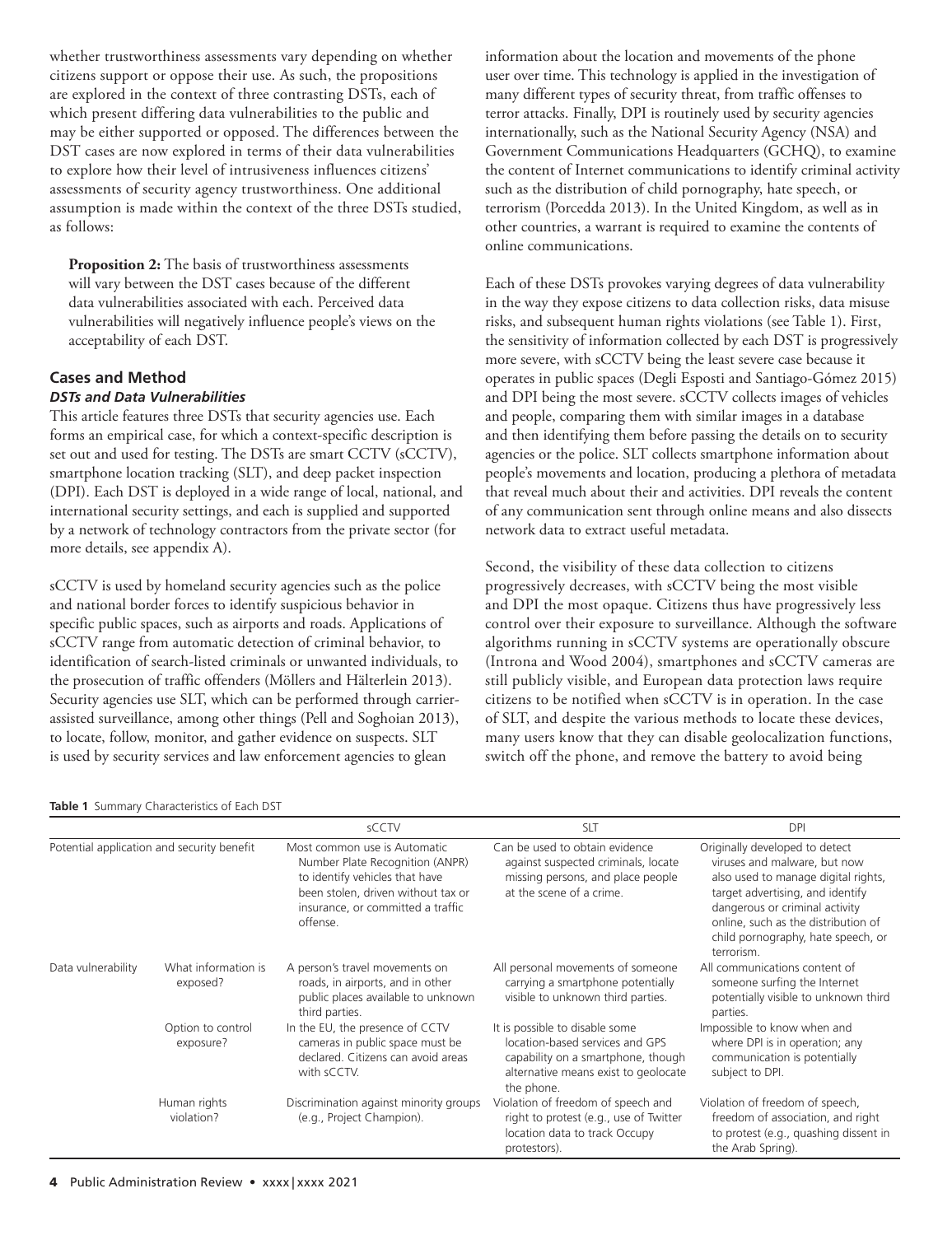tracked. By contrast, Internet users have no way of knowing if DPI is in operation, unless they have considerable technical knowledge and are aware of the location of the security agency facilities that use it (Clement 2013).

#### *Data Citizen Summit Events*

Data were gathered during 12 citizen summits held in nine European countries in the spring of 2014. In their original form, citizen summits are a forum for public engagement used to inform voters and poll opinions about matters of political and social importance (Migchelbrink and Van de Walle 2020; Moynihan 2003). Citizens invited to participate in these summits tend to represent the composition of the city, region or national context, in which the summit is organized. In Europe, the method was originally applied as part of a global project about biodiversity (Bedsted et al. 2015) because it enabled participants to share and deliberate over different arguments (Burchardt 2014), before reaching a decision about the issue being debated. Deliberative processes have therefore been used to address democratic deficit problems (Nabatchi 2010) and increase public participation in policy decisions (Dean 2017; Roberts 2004).

The type of citizen summit used here combines a participatory ethos with meticulously designed and tested data collection methods, to ensure that participants were familiar with the use, functions, benefits, and limits of each DST, before expressing their views. The individual data-gathering elements were framed to reflect the theoretical underpinning of the propositions (Tunarosa and Glynn 2017), and they confirm the utility of a multimethod approach to assessing public opinion on national security matters (Reddick, Chatfield, and Jaramillo 2015).

The day-long summits were divided into segments in which participants viewed documentary films, discussed the content while seated in table groups, and then answered questions in plenary sessions about their views. Several distinctive features were included to engage the public in debate. First, information about the three DSTs was sent to participants in advance. The information was contained in a magazine, written especially for the empirical work by the authors in an accessible style. The magazine was based on the information collected from a gray literature review and the key informant interviews and set up the contrasting case contexts a priori (Kreissl et al. 2013). The document progressed through four rounds of internal review before publication, to ensure that the information could be easily digested, the format was sufficiently engaging, and the arguments were well balanced. Four additional rounds of external review took place with the project's advisory board and were piloted with citizens.

Second, during the summit, participants viewed a short documentary film about each DST. The films featured extracts from the key informant interviews and information about data vulnerabilities, benefits, and discussion points about the DSTs gleaned from the literature review. Short films are an accepted method for relaying information in which questions with ethical or human rights implications are considered (Eifler 2007). Both the magazine and films, which are publicly available, were translated into 11 European languages.<sup>3</sup>

Third, participants were seated in table groups with a facilitator, to support rich debate that was recorded by a notetaker. Every summit had approximately 25 discussion groups, each with approximately eight participants, a notetaker, and a table facilitator. Participants were assigned to these groups to ensure maximum variation in sociodemographics across tables. This approach is intended to ensure a range of different views feed into the discussion. Qualitative insights generated by the mixed-methods design are reported in Pavone et al. (2017) and in Degli-Esposti and Santiago-Gómez (2015).

Fourth, opinions were gathered using an attitude survey and polling keypads, to enable instant quantitative data capture and instant feedback to the participants. Significant effort was made to ensure that the questionnaire was appropriate for use in a plenary voting setting, with the instrument progressing through four rounds of piloting. Questions were short and simple, with clear wording that avoided double negatives. Multi-item measures for single subscales would have been too repetitive, so a careful choice was made of the measures recorded using a five-point Likert scale. Questions were presented in a logical order so that the head facilitator could share the range of responses in the room. For more details about the questionnaire used see supporting information in Appendix S1.

*DST Between-Case Design*. The nine countries selected for the data collection cover North (Norway, Denmark, and United Kingdom), Central (Austria, Germany, and Switzerland), and Southern/Eastern (Italy, Hungary, and Spain) Europe. Countries were grouped into simple clusters to maximize contextual variability and to increase external validity. Because each citizen summit was time limited, two of the three DSTs were considered in each cluster, one in the morning session of the summit and one in the afternoon session. Two methods were used to assign cases to clusters and ensure maximum variability in the clusters. First, Hofstede's (2003) criteria (power distance, individualism, masculinity, uncertainty avoidance, long-term orientation, and indulgence) were used, as national culture can affect the relationship among trust in government, its antecedents (Grimmelikhuijsen et al. 2013), and internal dimensions (Schoorman, Mayer, and Davis 2007). Second, the findings of Eurostat survey (Eurostat 2013)—the most recent at the time of the research—helped maximize contextual variability with respect to perceived institutional trust. The country clusters and DSTs captured the variability in the level of trust these countries' citizens had in the police, the legal, and political system, and other people (see appendix A). Each cluster included a mix of high (e.g., Norway) and low (e.g., Spain) trust countries. Guided as closely as possible by the national sociodemographic mix in each participating country, citizens were recruited to ensure variability in sample composition with regard to gender, age, and educational level. Information on the demographic composition of each sample is reported in Table 2.

*Measures*. As in previous studies (Pavone and Degli Esposti 2012), the dependent variable—public acceptance of DSTs—was measured on a five-point Likert scale to capture the extent to which participants agreed with the following statement: "Overall I support the adoption of [DPI/sCCTV/SLT] as a national security measure." The independent variables were also measured on five-point Likert scales, using previously validated statements from other studies. Questionnaire items based on previous studies served to measure benevolence, competence, and integrity (McKnight, Choudhury, and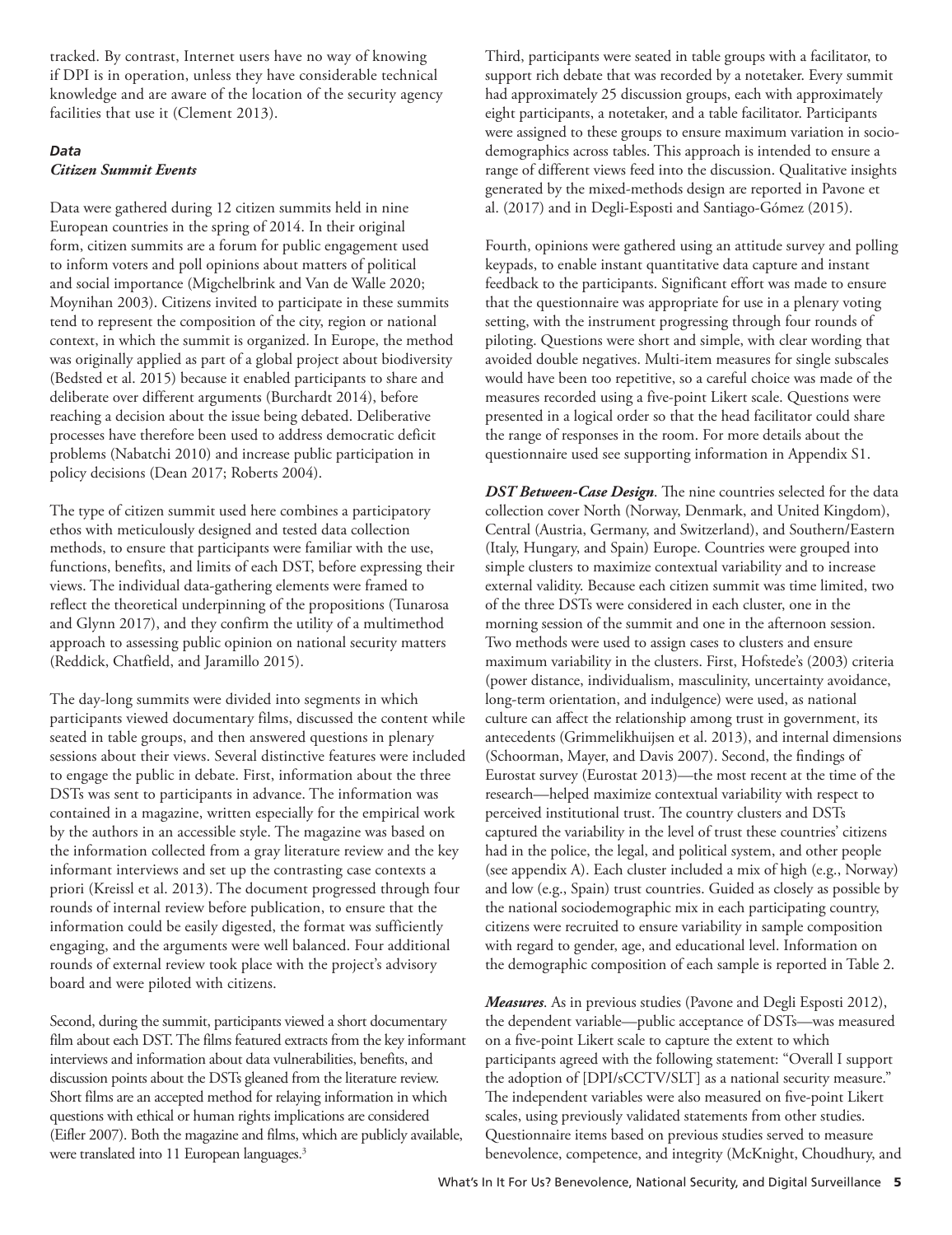**Table 2** DSTs Discussed in Each Country and Demographic Composition of Samples

|                             | sCCTV      | <b>SLT</b> | DPI        |
|-----------------------------|------------|------------|------------|
| 1. Denmark                  |            |            |            |
| 2. Germany                  |            |            |            |
| 3. Hungary                  |            |            |            |
| 4. Austria                  |            |            |            |
| 5. UK                       |            |            |            |
| 6. Spain                    |            |            |            |
| 7. Norway                   |            |            |            |
| 8. Switzerland              |            |            |            |
| 9. Italy                    |            |            |            |
| Women                       | 48 percent | 45 percent | 48 percent |
| Age: 18-49 years            | 57 percent | 50 percent | 52 percent |
| Education before university | 61 percent | 48 percent | 55 percent |
| Ethnic minority             | 17 percent | 21 percent | 24 percent |
| N                           | (1,229)    | (1,088)    | (1, 125)   |

Kacmar 2002), as well as the level of intrusiveness and effectiveness of the surveillance technologies. In line with previous studies, the control variables included participants' age, gender, education level, understanding of DSTs' functionality, information privacy concerns (Smith, Milberg, and Burke 1996), DSTs' perceived security benefits (Sanquist, Mahy, and Morris 2008), and general perceived level of threat. Additional control variables measuring whether participants belonged to a minority ethnic group, had children living with them, and were familiar with sCCTV systems, smartphones, and the Internet were also introduced in the model.

The dependent variables, independent variables, and covariates in the model reflect individual attitudes—that is, settled ways of thinking or feeling about the issues (Greenwald 2014). As the focus is on measuring the perceptions of participants who had reviewed information about DSTs, relying on self-reported measures was deemed appropriate (MacKenzie and Podsakoff 2012). The public administration literature has criticized survey methods for exposure to common method bias, which can artificially inflate the results and produce false positives caused by correlated measurement errors. However, this problem arises when the independent variable is an individual attitude and the dependent variable is an organizational attribute (Jakobsen and Jensen 2015), so this study is not affected.

*Quantile Regression*. Quantile regression was used to identify the factors influencing the perceptions of citizens who support the adoption of DSTs versus those who oppose it. Quantile regression is a nonparametric extension of linear regression that models selected conditional quantiles as a function of predictors (Koenker 2005). While conventional regression focuses on the mean, quantile regression can describe the entire conditional distribution of the dependent variable (Hao and Naiman 2007). It has been used in economics to investigate the effect of years of schooling on observed wages, wage structure, and wage premiums for union members (Koenker 2005); in management and in other areas to test, for instance, the effect of various tourist spending factors on low, medium, and high spender behavior (Lew and Ng 2012).

In this study, quantile regression enables a comparison of the views of those who disagree or strongly disagree with the use of each DST, represented in the 25th quantile of the dependent variable distribution, with the views of those who agree or strongly agree, represented in the 75th quantile. By comparing the findings for

the 25th and 75th quantiles, the effect of each trustworthiness dimension on the opinions of both opponents and supporters of each DST can be identified. Although a discrete scale measures the dependent variable, continuity is assumed in the dependent variable, based on the size of the sample.

## **Findings**

The results are presented in two parts. In the first, the escalating degrees of data vulnerability associated with each DST are revealed, through the levels of reported participant agreement with alternative statements about the degree of intrusiveness and unease associated with each DST. In the second, the results of the quantile regression are presented.

## *Perceived Data Vulnerabilities and the Between-Case Design*

Each DST presented citizens with escalating degrees of data vulnerability, expressed in terms of exposure of sensitive information, loss of control over that exposure, and perceived vulnerability to human rights violations. Figure 1 displays the level of agreement with the three statements used to measure data vulnerabilities and with statements about the degree of intrusiveness associated with each DST. The average values show an escalation in participants' concerns when discussing sCCTV, SLT, and DPI, respectively, confirming the basis of the between-case design. Citizens were concerned about the individual or collective human rights violations linked to the implementation of the DSTs, with DPI being especially of concern. They also worried about the unintended disclosure of sensitive, personal information, and their lack of control over this risk.

## *Quantile Regression Results*

Quantile regression explored the propositions in each of the three DST cases. Table 3 shows the results for the 25th quantile, which represents the group of citizens more critical of each DST. Table 4 shows the quantile regression for the 75th quantile, which includes the group that is more favorable about using each DST. Coefficients significantly different from zero appear in bold in the tables. The exact *p*-value and significance level appear in the column labeled P > t.

The findings confirm between-case differences in trustworthiness assessments along its subscales, with benevolence being important for



**Figure 1 Perceived Degree of Data Vulnerability of Each DST on Average**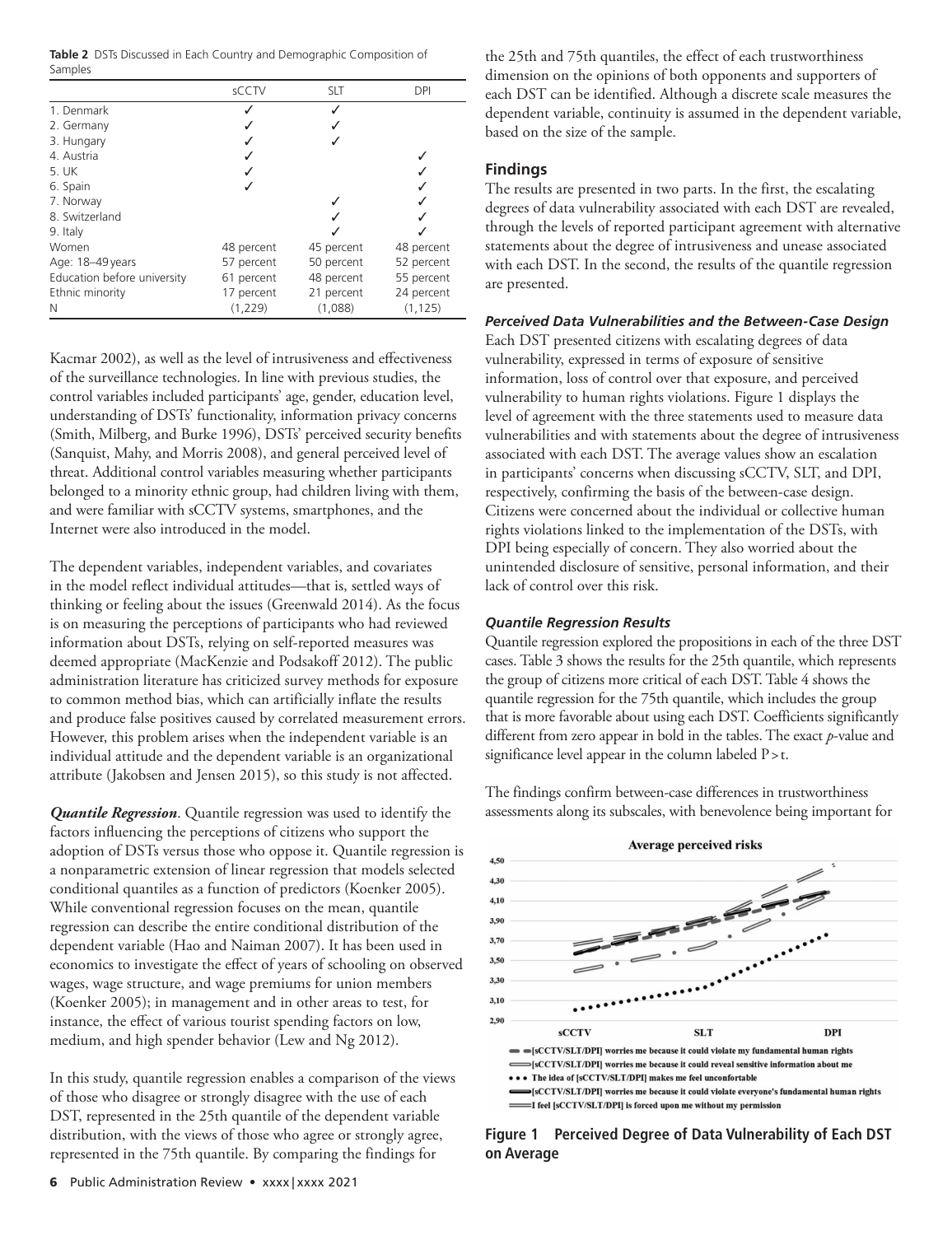#### **Table 3** Results of the 25th Quantile Regression for the Three DSTs

| 25th Quantile (People Opposing the Adoption of [sCCTV/     | sCCTV  |     |       | <b>SLT</b> |     |       | <b>DPI</b> |     |       |
|------------------------------------------------------------|--------|-----|-------|------------|-----|-------|------------|-----|-------|
| SLT/DPI] As a National Security Measure)                   | Coeff. | SE  | P > t | Coeff.     | SE  | P > t | Coeff.     | SE  | P > t |
| Age                                                        | .13    | .03 | .000  | .08        | .04 | .026  | .02        | .04 | .588  |
| Gender                                                     | .20    | .11 | .062  | .05        | .10 | .633  | .22        | .11 | .038  |
| Minority ethnic group                                      | .16    | .14 | .263  | .09        | .13 | .488  | .05        | .13 | .715  |
| Children at home                                           | .06    | .12 | .635  | .04        | .11 | .736  | .24        | .12 | .040  |
| Education                                                  | .04    | .04 | .340  | $-.05$     | .03 | .167  | $-.08$     | .04 | .027  |
| Familiarity with [CCTV/smartphone/internet]                | .06    | .04 | .163  | .16        | .05 | .003  | $-.02$     | .07 | .727  |
| Understanding of [sCCTV/SLT/DPI]                           | $-.03$ | .05 | .491  | $-.17$     | .06 | .006  | $-.01$     | .04 | .742  |
| Feeling safe in daily life                                 | $-.10$ | .06 | .103  | $-.03$     | .06 | .656  | $-.04$     | .06 | .528  |
| Worries about online security                              | .12    | .05 | .013  | .07        | .04 | .133  | .03        | .05 | .581  |
| [sCCTV/SLT/DPI] improves national security                 | 1.07   | .12 | .000  | 1.01       | .11 | .000  | .81        | .12 | .000  |
| Concerns about excessive data collection                   | $-.15$ | .06 | .012  | $-.20$     | .06 | .001  | $-.13$     | .07 | .041  |
| Concerns about unauthorized data sharing                   | .04    | .07 | .581  | .04        | .07 | .561  | .05        | .10 | .619  |
| P1.a Benevolence                                           | .12    | .06 | .030  | .18        | .06 | .004  | .14        | .06 | .021  |
| P1.b Competence                                            | .18    | .06 | .005  | .12        | .06 | .037  | .15        | .06 | .018  |
| P1.c Integrity                                             | .08    | .06 | .191  | .13        | .06 | .030  | .17        | .06 | .006  |
| P2.a [sCCTV/SLT/DPI] revealing sensitive information       | $-.21$ | .05 | .000  | $-.15$     | .06 | .009  | $-.17$     | .06 | .006  |
| P2.b [sCCTV/SLT/DPI] is forced upon me                     | $-.04$ | .05 | .435  | $-.10$     | .05 | .038  | $-.11$     | .07 | .108  |
| P2.c [sCCTV/SLT/DPI] could violate everyone's human rights | $-.23$ | .05 | .000  | $-.05$     | .06 | .329  | $-.18$     | .06 | .002  |
| Constant term                                              | 2.37   | .59 | .000  | 2.37       | .58 | .000  | 3.11       | .72 | .000  |
| Number of observations                                     | 513    |     |       | 503        |     |       | 501        |     |       |
| Pseudo- $R^2$                                              | .49    |     |       | .44        |     |       | .38        |     |       |

The significance is visible in column  $P > t$ .

#### **Table 4** Results of the 75th Quantile Regression for the Three DST*s*

| 75th Quantile (People Supporting the Adoption of [sCCTV/   | sCCTV  |           |       | <b>SLT</b> |           |       | <b>DPI</b> |           |       |
|------------------------------------------------------------|--------|-----------|-------|------------|-----------|-------|------------|-----------|-------|
| SLT/DPI] As a National Security Measure)                   | Coeff. | <b>SE</b> | P > t | Coeff.     | <b>SE</b> | P > t | Coeff.     | <b>SE</b> | P > t |
| Age                                                        | .07    | .04       | .046  | .07        | .04       | .111  | .04        | .04       | .387  |
| Gender                                                     | .00    | .11       | .992  | .06        | .12       | .643  | .12        | .12       | .308  |
| Minority ethnic group                                      | $-.07$ | .15       | .651  | .16        | .15       | .295  | $-.02$     | .15       | .885  |
| Children at home                                           | $-.04$ | .13       | .732  | .08        | .14       | .574  | .19        | .14       | .169  |
| Education                                                  | $-.01$ | .04       | .900  | $-.11$     | .04       | .010  | $-.11$     | .04       | .009  |
| Familiarity with [CCTV/smartphone/internet]                | .00    | .04       | .974  | .14        | .07       | .033  | $-.08$     | .08       | .299  |
| Understanding of [sCCTV/SLT/DPI]                           | $-.06$ | .05       | .238  | .08        | .08       | .276  | .03        | .05       | .576  |
| Feeling safe in daily life                                 | $-.18$ | .06       | .005  | .00        | .07       | .992  | $-.01$     | .07       | .906  |
| Worries about online security                              | .11    | .05       | .034  | .08        | .05       | .117  | .08        | .06       | .177  |
| [sCCTV/SLT/DPI] improves national security                 | .60    | .13       | .000  | .51        | .13       | .000  | .67        | .13       | .000  |
| Concerns about excessive data collection                   | $-.16$ | .06       | .015  | $-.19$     | .07       | .009  | $-.13$     | .08       | .097  |
| Concerns about unauthorized data sharing                   | .07    | .08       | .365  | .04        | .09       | .648  | .10        | .11       | .381  |
| P1.a Benevolence                                           | .18    | .06       | .003  | .19        | .08       | .013  | .22        | .07       | .001  |
| P1.b Competence                                            | .09    | .07       | .190  | .19        | .07       | .009  | .15        | .07       | .038  |
| P1.c Integrity                                             | .01    | .06       | .915  | .12        | .08       | .102  | $-.01$     | .07       | .841  |
| P2.a [sCCTV/SLT/DPI] revealing sensitive information       | $-.13$ | .06       | .018  | $-.11$     | .07       | .123  | $-.21$     | .07       | .003  |
| P2.b [sCCTV/SLT/DPI] is forced upon me                     | $-.02$ | .05       | .652  | $-.03$     | .06       | .611  | $-.10$     | .08       | .172  |
| P2.c [sCCTV/SLT/DPI] could violate everyone's human rights | $-.13$ | .05       | .019  | $-.07$     | .07       | .328  | $-.14$     | .07       | .036  |
| Constant term                                              | 4.65   | .62       | .000  | 2.28       | .71       | .002  | 4.41       | .83       | .000  |
| Number of observations                                     | 513    |           |       | 503        |           |       | 501        |           |       |
| Pseudo- $R^2$                                              | .22    |           |       | .24        |           |       | .14        |           |       |

The significance is visible in column  $P > t$ .

all DSTs. Proposition 1, which suggests a positive relationship between security agencies' benevolence and DST acceptance, is confirmed across all DSTs and for all study participants. The positive effect of security agencies' perceived competence on citizens' willingness to accept each DST is confirmed in all cases but, in the case of sCCTV, only for the group of participants more favorable about this DST. Security agencies' integrity positively influences the views only of citizens more critical about the use of SLT and DPI. These results confirm citizens' need to be reassured about security agencies' competence and integrity when confronted with riskier DSTs.

Proposition 2, which establishes a negative effect of DST data vulnerabilities on their perceived acceptability, is also confirmed. However, the effect is significant only for the risk of revealing sensitive data and violating human rights for sCCTV and DPI. SLT seems more innocuous to citizens, perhaps because of their greater personal familiarity with smartphones. Nonetheless, more critical citizens are also less willing to accept SLT because of the perceived lack of control over geolocation functionalities.

In line with those who criticize the privacy–security trade-off (Solove 2011), participants acknowledge the effectiveness of using DSTs for security purposes, while also being concerned about the amount of data collected. Confirming previous studies (Sanquist, Mahy, and Morris 2008), Kendall rank correlation coefficients show that measures of privacy concerns and security benefits are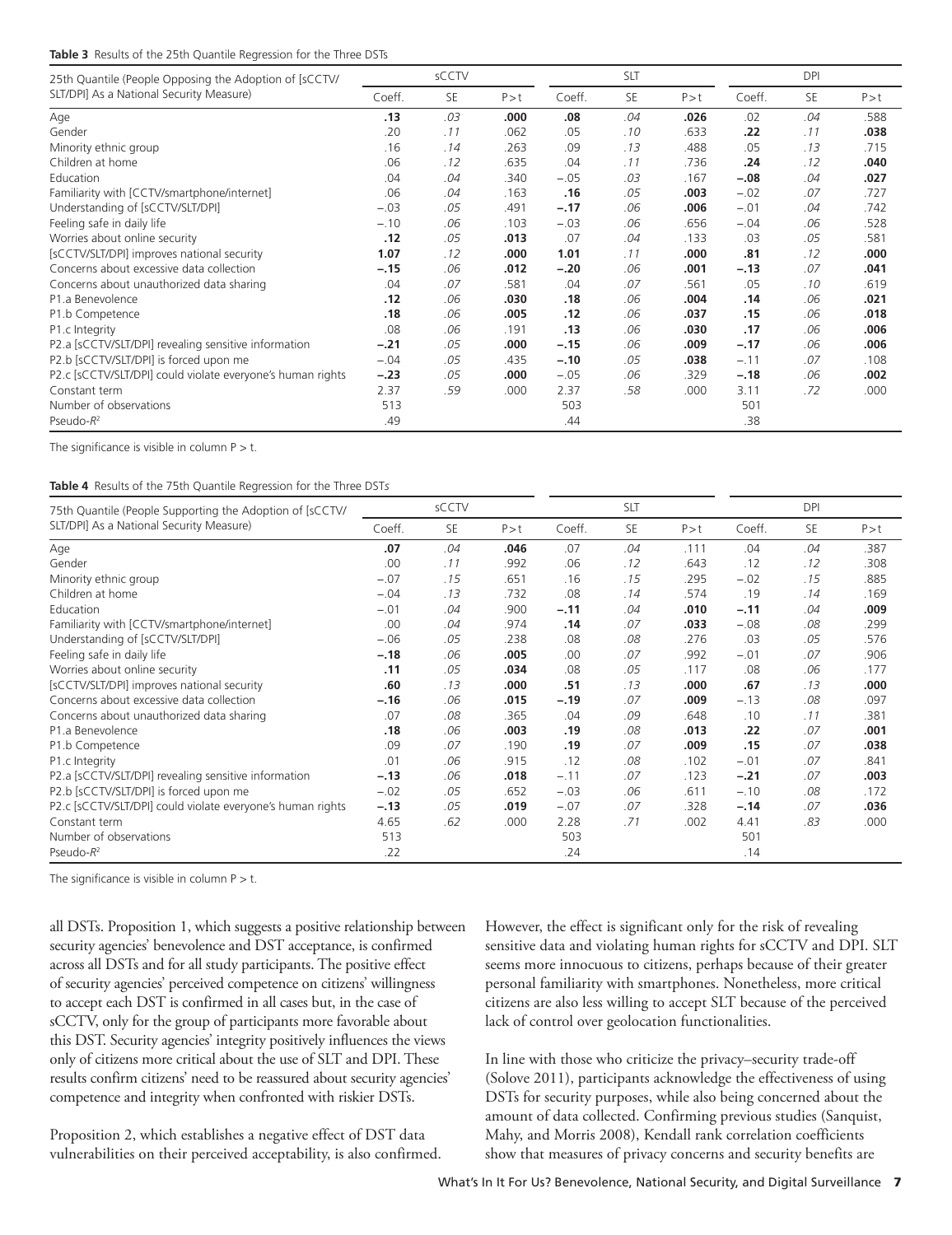inversely related. Measures of trustworthiness correlate positively with measures of security benefits and negatively with risk measures. However, correlation values were not sufficiently high to create multicollinearity in the regression model. The model shows good explanatory power with regard to the views of citizens who are more critical about each DST (pseudo-*R*<sup>2</sup> goodness-of-fit measure for the 25th quantile regression: sCCTV: 0.49; SLT: 0.44; DPI: 0.38), sufficient explanatory power in accounting for the opinions of those who are neither negative nor supportive (pseudo-*R*<sup>2</sup> for the median regression: sCCTV: 0.35; SLT: 0.32; DPI: 0.35), and low explanatory power in the case of those who support DST (pseudo-R2 goodness‐of‐fit measure for the 75th quantile regression: sCCTV: 0.22; SLT: 0.24; DPI: 0.14).

### **Discussion**

This article examines the basis on which EU citizens support and oppose the use of digital surveillance to protect national security through an institutional trustworthiness lens across three DST cases, which present escalating degrees of privacy risk to citizens. The concept of data vulnerability was used to assess the degree of privacy risk felt by citizens in respect of each DST.

The paper's most important finding is that benevolence is central to the acceptance of DSTs regardless of data vulnerability levels. The findings highlight that for all DSTs to be accepted, security agencies need to act explicitly in the interests of the collectivity, the community and the group, rather than opportunistically and in a self-interested way. It also suggests that there is a shared responsibility for social order when using DSTs (Jackson et al. 2012). This finding underpinned the views of both those who supported and those who opposed the use of DSTs. It confirms that citizens' first question when any DST is used is likely to be "what's in it for us?"

The article also found that as data vulnerabilities increased, so did the range of institutional trustworthiness concerns, measured using the subscales. For DSTs considered more intrusive and risky, citizens also demand reassurance about security agencies' competence and integrity. Competence was important for those who supported and those who opposed the adoption of the two more intrusive DSTs: SLT and DPI. This finding confirms that citizens are likely to ask utilitarian, instrumentally rational questions about security agencies' ability to operate these DSTs efficiently and the extent to which tangible improvements in security will occur as data vulnerability increases (Meško and Tankebe 2014). If citizens believe that the security agency operates the DST competently, they are more likely to accept its adoption.

Integrity was also a basis of opposition to the same two DSTs, suggesting that opposition rests on questions about the responsible use of power that reflects shared moral norms and values (Hough et al. 2010). The breadth of the human rights' consequences discussed in the summit support materials indicates that these moral concerns may go beyond the issue of privacy to other areas, such as freedom of speech and autonomy. The findings indicate that assurances about the moral stance of a security agency are more likely to convince citizens who oppose the technology that it should be adopted.

The findings demonstrate that there are institutional dimensions to citizens' views on DSTs that extend beyond the security–privacy trade-off and challenge two common governmental tropes about the general public's opinions about national security surveillance. Decisions to support or oppose DSTs occur in a conceptual space beyond an individualized, instrumentally rational security–privacy trade-off. Each trustworthiness subscale—benevolence, competence, and integrity—was interpreted as a belief system based on contrasting foundations. The competence subscale is acknowledged to rest on instrumentally rational assessments and thus represents part of the security–privacy trade-off. The trade-off would suggest that the debate about DSTs begins and ends with competency. Yet concerns reflecting normative beliefs arise in parallel, with the normative concern of benevolence central for all assessments. The popular saying "nothing to hide, nothing to fear" is also challenged. Rather than showing that all those who oppose surveillance have "something to hide," these findings suggest that opposition may also stem from parallel concerns. These include whether security agencies are acting in the interests of the communities they serve and, where more privacy-intrusive DSTs are used, whether these agencies have the relevant capabilities and moral values. As Yamagishi, Kikuchi, and Kosugi (1999) argue, trustful people are not cultural dopes; they are vigilant and prudent as they process information about an actor's trustworthiness and nurture their "social intelligence" to detect signals of untrustworthiness.

Previous observations about the relative influence of benevolence, competence, and integrity in other settings are confirmed. The results uphold the importance of community interests with regard to benevolence (Sounman 2017). They also confirm the previous observation that when competence emerges as significant, it tends to be accompanied by one or more of the normative dimensions, rather than emerging on its own (Grimmelikhuijsen and Meijer 2014; Meško and Tankebe 2014). The emergence of integrity as the basis for opposition to SLT and DPI supports the views of Simpson, Harrell, and Willer (2013) and Grimmelikhuijsen and Meijer (2014), who note that as felt risk increases, so does the requirement for moral and principled action. It also reflects the importance of morality identified in studies of other surveillance technologies currently in use (Bromberg, Charbonneau, and Smith 2018; West and Bowman 2016).

The diverse ways the public engages with DSTs highlight several practical and policy questions. Increasing law enforcement agencies' trustworthiness may initially be thought to lie in the increased reporting of performance, reflecting the competence subscale. The findings show that policy implications can be generated using all three trustworthiness dimensions. Reflecting benevolence, promoting citizen participation in security agendas can promote congruence around community interests. A more nuanced picture of the outcomes of digital security surveillance for different groups may emerge, perhaps generating more inclusive, equitable, and sensitive applications. Efforts to improve transparency and to protect democratic rights in security settings will influence perceptions of integrity: whether the agency will "do the right thing" and not abuse its power. The democratic process can act to embrace feelings of opposition, avoidance, and resistance to privacy violations rather than outflank them, as the rhetoric of the trade-off and the "nothing to hide, nothing to fear" stance suggest.

The article also makes two methodological contributions. The between-case design exposes the influence of the trustworthiness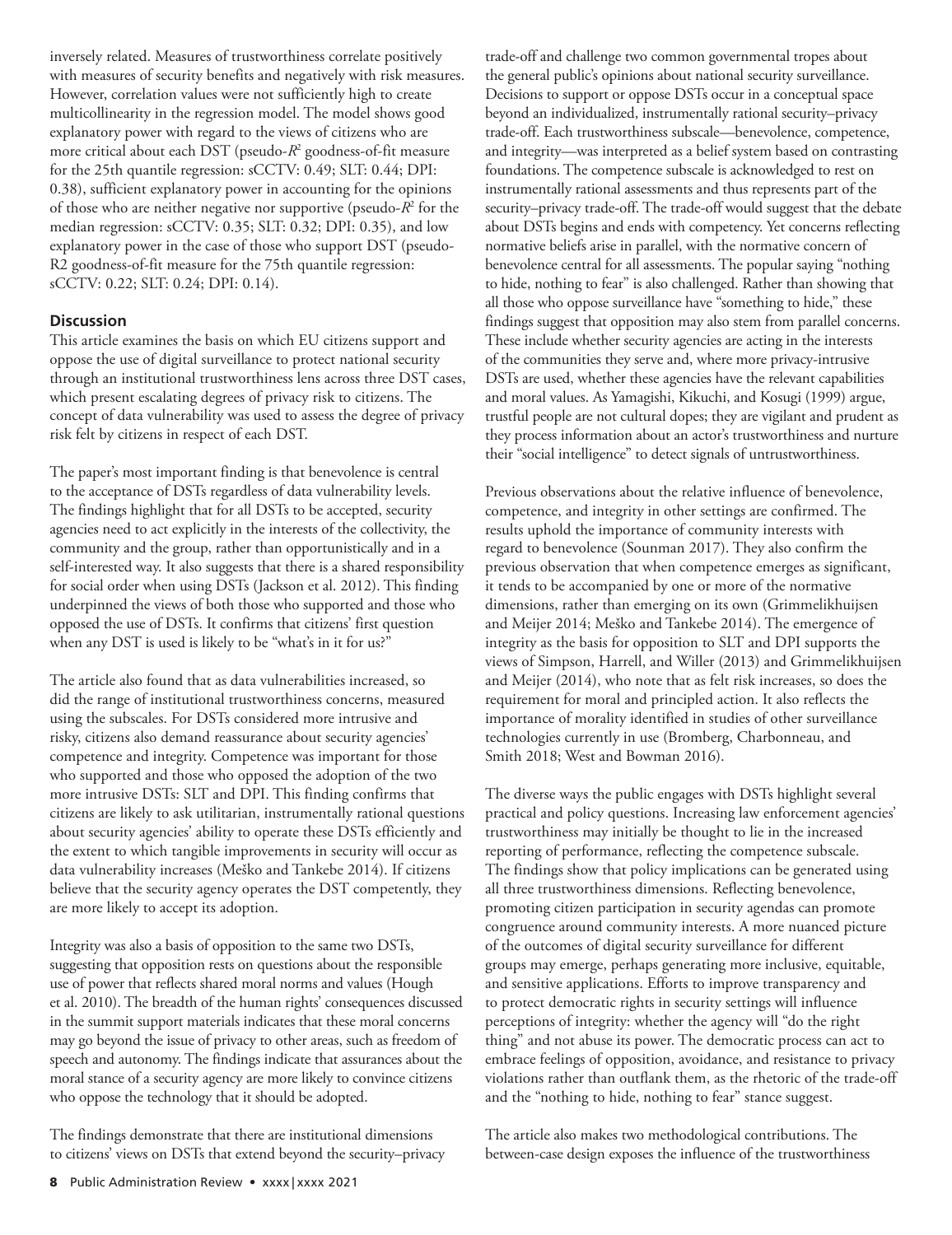assessment on DST acceptance in three cases, which show higher degrees of perceived data vulnerability. The design guarantees the robustness of results and foregrounds the consistent effect of benevolence across the three DST cases and for all groups of respondents. The second contribution is the use of quantile regression to attain further nuance, by highlighting similarities and differences in perceptions, between those who support and those who oppose digital surveillance. A great deal of policy making relies on finding solutions for the "average" citizen, without exploring in detail which arguments are relevant or irrelevant for which parts of the population. The quantile regression approach provides additional insights by focusing on polarized rather than average views.

Finally, this article has several limitations, which provide avenues for future research. First, while the results present an international picture, further research could consider how different DSTs within different states affect different communities. Second, the European Union is, as a research site, a relatively homogeneous social democratic political system. Replications of the research in authoritarian or recently postauthoritarian countries in transition arrangements may yield different findings. Third, as this research is quantitative in nature, more fine-grained research would reveal exactly how each individual belief system functions in its formation of public attitudes. Finally, as this was a cross-sectional rather than longitudinal study, the temporal dimension of the relationships should be explored in the future.

#### **Conclusion**

This article establishes that institutional trustworthiness dimensions—especially benevolence, but also competence and integrity—shape citizens' views on digital surveillance used in security operations. Digital surveillance is now a routine feature of national security measures. It offers security benefits but also provokes privacy risks because of the volume of captured and processed citizen data. Citizens experience these risks as data vulnerabilities linked to concerns about the exposure and sharing of their information and the associated human rights' implications. As long as digital surveillance remains a dominant feature of national security policy, national security agencies will need to reconcile its transformatory impact with public expectations of how they protect privacy and human rights and act with benevolence, competence, and integrity toward their citizens.

#### **Notes**

- 1. By 'security agencies' we mean the different government bodies which are responsible for maintaining security, law and order. This includes a nation's territorial police forces, special police forces, and border agencies. Although this research uses the term "security agencies," it is also acknowledged that a wide range of state and nonstate actors collaborate in the provision of national security, with security agencies at the center (see White 2012). In the citizen summits, participants explicitly identified the relevant security agencies in their national contexts when making their assessments.
- 2. Edward Snowden's revelations were especially noteworthy regarding the way in which security agencies collect and use people's data, with suspicions intensifying as new incidents have occurred. Recent examples include the alleged racist violence expressed by U.S. border patrol agents in a secret Facebook group (Thompson 2019) and the diffusion of security technologies into civilian domains, such as democratic elections (DCMS 2018).
- 3. Citizen summit information material is available at: http://surprise-project.eu/ dissemination/information-material-from-the-participatory-events/.

#### **References**

- Akter, Shahriar, John D'Ambra, and Pradeep Ray. 2011. Trustworthiness in mHealth Information Services: An Assessment of a Hierarchical Model with Mediating and Moderating Effects Using Partial Least Squares (PLS). *Journal of the American Society for Information Science and Technology* 62(1): 100–16. https:// doi.org/10.1002/asi.21442.
- Anderson, David. 2015. A Question of Trust: Report of the Investigatory Powers Review. In: Report of the Independent Reviewer's review of the Data Retention and Investigatory Powers Act 2014.
- Ball, Kirstie, Sara Degli Esposti, Sally Dibb, Vincenzo Pavone, and Elvira Santiago-Gómez. 2018. Institutional Trustworthiness and National Security Governance: Evidence from Six European Countries. *Governance* 32: 103–21. https://doi. org/10.1111/gove.12353.
- Bedsted, Bjørn, Søren Gram, Marie Louise Jøergensen, and Lars Klüver. 2015. WWViews on Biodiversity: New Methodological Developments and Ambitions. In *Governing Biodiversity Through Democratic Deliberation*, edited by Mikko Rask and Richard Worthington, 27–40. New York: Routledge.
- Bigo, Didier. 2016. Digital Surveillance and Everyday Democracy. In *The Routledge International Handbook of Criminology and Human Rights*, edited by Leanne Weber, Elaine Fishwick, and Marinella Marmo, 496–510. New York: Routledge.
- Blackwood, Leda, Nick Hopkins, and Steve Reicher. 2015. 'Flying While Muslim': Citizenship and Misrecognition in the Airport. *Journal of Social and Political Psychology* 3(2): 148–70. https://doi.org/10.5964/jspp.v3i2.375.
- de Boer, Noortje. 2020. How Do Citizens Assess Street-Level Bureaucrats' Warmth and Competence? A Typology and Test. *Public Administration Review* 80(4): 532–42. https://doi.org/10.1111/puar.13217.
- Brandom, Russell. 2014. Egypt Launches Deep-Packet Inspection System. The Verge, Sep 17, 2014, 4:57pm EDT. https://www.theverge. com/2014/9/17/6350191/egypt-launches-deep-packet-inspection-with-helpfrom-an-american.
- van den Broek, Tijs, Merel Ooms, Michael Friedewald, Marc van Lieshout, and Sven Rung. 2017. Privacy and Security: Citizens' Desires for an Equal Footing. In *Surveillance, Privacy and Security* 15–35. Routledge.
- Bromberg, Daniel E., Étienne Charbonneau, and Andrew Smith. 2018. Body-Worn Cameras and Policing: A List Experiment of Citizen Overt and True Support. *Public Administration Review* 78(6): 883–91. https://doi.org/10.1111/ puar.12924.
- Burchardt, Tania. 2014. Deliberative Research as a Tool to Make Value Judgements. *Qualitative Research* 14(3): 353–70. https://doi. org/10.1177/1468794112469624.
- Cayford, Michelle, Wolter Pieters, and P.H.A.J.M. van Gelder. 2019. Wanting it All—Public Perceptions of the Effectiveness, Cost, and Privacy of Surveillance Technology. *Journal of Information, Communication and Ethics in Society* 18(1): 10–27. https://doi.org/10.1108/JICES-11-2018-0087.
- Clement, Andrew. 2013. "IXmaps—Tracking Your Personal Data Through the NSA's Warrantless Wiretapping Sites." 2013 IEEE International Symposium on Technology and Society (ISTAS), Toronto, ON, Canada. doi: https://doi. org/10.1109/ISTAS.2013.6613122.
- Cooper, Christopher A., H. Gibbs Knotts, and Kathleen M. Brennan. 2008. The Importance of Trust in Government for Public Administration: The Case of Zoning. *Public Administration Review* 68(3): 459–68. https://doi.org/10.1111/ j.1540-6210.2008.00882.x.
- Cvetkovich, George, and Kazuya Nakayachi. 2007. Trust in a High-Concern Risk Controversy: A Comparison of Three Concepts. *Journal of Risk Research* 10(2): 223–37. https://doi.org/10.1080/13669870601122519.
- DCMS. 2018. DCMS Committee Launches New Inquiry into the Growth of 'Immersive and Addictive Technologies'. Parliament.uk.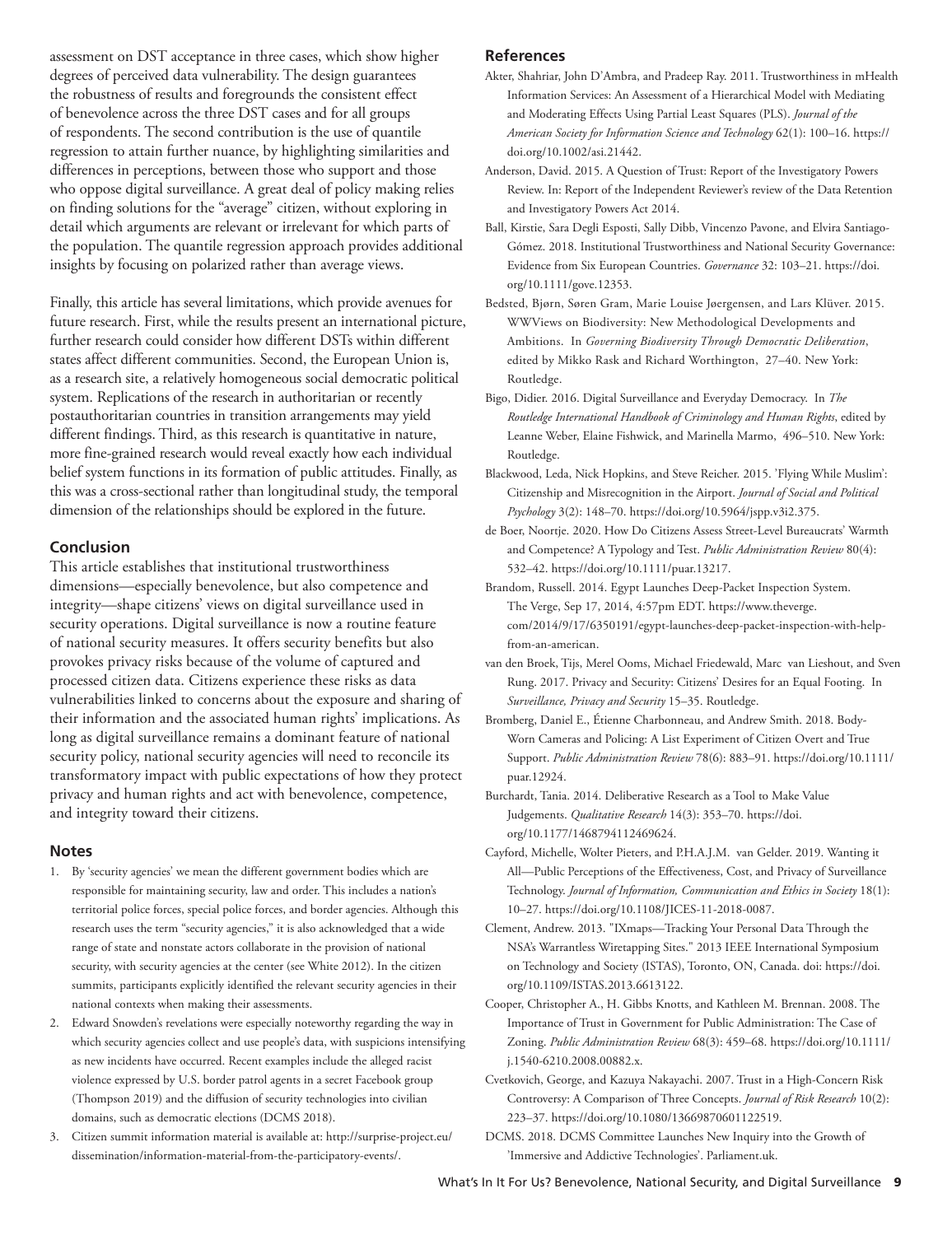Dean, Rikki John. 2017. Beyond Radicalism and Resignation: The Competing Logics for Public Participation in Policy Decisions. *Policy & Politics* 45(2): 213–30. https://doi.org/10.1332/0305573 16X14531466517034.

Degli Esposti, Sara, and Elvira Santiago-Gómez. 2015. Acceptable Surveillance-Orientated Security Technologies: Insights from the SurPRISE Project. *Surveillance & Society* 13(3/4): 437–54. https://doi.org/10.24908/ ss.v13i3/4.5400.

Dourish, Paul, and Ken Anderson. 2006. Collective Information Practice: Emploring Privacy and Security as Social and Cultural Phenomena. *Human-Computer Interaction* 21(3): 319–42. https://doi.org/10.1207/s15327051hci2103\_2.

Eifler, Stefanie. 2007. Evaluating the Validity of Self-Reported Deviant Behavior Using Vignette Analyses. *Quality & Quantity* 41(2): 303–18. https://doi. org/10.1007/s11135-007-9093-3.

Eurostat. 2013. Average Rating of Trust by Domain, Sex, Age and Educational Attainment Level (Year 2013) Last update: 26-04-2019. http://appsso.eurostat. ec.europa.eu/nui/show.do?dataset=ilc\_pw03&lang=en.

Frederickson, H. George, and David K. Hart. 1985. The Public Service and the Patriotism of Benevolence. *Public Administration Review* 45(5): 547–53. https:// doi.org/10.2307/3109929.

Fuchs, Christian. 2013. Societal and Ideological Impacts of Deep Packet Inspection Internet Surveillance. *Information, Communication & Society* 16(8): 1328–59. https://doi.org/10.1080/1369118X.2013.770544.

Greenwald, Anthony G. 2014. Why Are Attitudes Important? In *Attitude Structure and Function*, edited by Anthony R. Pratkanis, Steven J. Breckler, and Anthony G. Greenwald, 21–38. New York: Psychology Press.

Grimmelikhuijsen, Stephan G., and Albert J. Meijer. 2014. Effects of Transparency on the Perceived Trustworthiness of a Government Organization: Evidence from an Online Experiment. *Journal of Public Administration Research & Theory* 24(1): 137–57.

Grimmelikhuijsen, Stephan, Gregory Porumbescu, Boram Hong, and Tobin Im. 2013. The Effect of Transparency on Trust in Government: A Cross-National Comparative Experiment. *Public Administration Review* 73(4): 575–86. https:// doi.org/10.1111/puar.12047.

Hao, Lingxin, and Daniel Q. Naiman. 2007. Quantile regression. In *Quantitative Applications in the Social Sciences*, Vol 149. London: Sage Publications.

Hofstede, Geert. 2003. *Culture's Consequences: Comparing Values, Behaviors, Institutions and Organizations across Nations*. London: SAGE.

Hough, Mike, Jonathan Jackson, Ben Bradford, Andy Myhill, and Paul Quinton. 2010. Procedural Justice, Trust, and Institutional Legitimacy. *Policing: A Journal of Policy and Practice* 4(3): 203–10. https://doi. org/10.1093/police/paq027.

Introna, Lucas, and David Wood. 2004. Picturing Algorithmic Surveillance: The Politics of Facial Recognition Systems. *Surveillance & Society* 2(2/3): 177-98. https://doi.org/10.24908/ss.v2i2/3.3373.

Jackson, Jonathan, Ben Bradford, Betsy Stanko, and Katrin Hohl. 2012. *Just Authority? Trust in the Police in England and Wales*. London: Willan, Taylor & Francis Group.

Jakobsen, Morten, and Rasmus Jensen. 2015. Common Method Bias in Public Management Studies. *International Public Management Journal* 18(1): 3–30. https://doi.org/10.1080/10967494.2014.997906.

Kim, Soonhee, and Jooho Lee. 2012. E-Participation, Transparency, and Trust in Local Government. *Public Administration Review* 72(6): 819–28. https://doi. org/10.1111/j.1540-6210.2012.02593.x.

Koenker, Roger. 2005. Quantile Regression. Edited by. In *Econometric Society Monographs*, Vol 38, edited by Andrew Chesher and Matthew Jackson. Cambridge, UK: Cambridge University Press.

Kreissl, Reinhard, Regina Berglez, Maria Grazia Procedda, Martin Scheinin, Matthias Vermeulen, and Eva Schlehahn. 2013. D 3.4 Exploring the Challenges: Synthesis Report. FP7 SurPRISE Project.

Levi, Margaret, and Laura Stoker. 2000. Political Trust and Trustworthiness. *Annual Review of Political Science* 3(1): 475–507. https://doi.org/10.1146/annurev. polisci.3.1.475.

Lew, Alan A., and Pin T. Ng. 2012. Using Quantile Regression to Understand Visitor Spending. *Journal of Travel Research* 51(3): 278–88. https://doi. org/10.1177/0047287511410319.

Lewis, Paul. 2010. Birmingham Stops Camera Surveillance in Muslim Areas. The Guardian, First published on Thu 17 Jun 2010 11.51 BST. https:// www.theguardian.com/uk/2010/jun/17/birmingham-stops-spy-cameras-project.

Loader, Ian, and Neil Walker. 2007. *Civilizing Security*. Cambridge, MA: Cambridge University Press.

MacKenzie, S.B., and P.M. Podsakoff. 2012. Common Method Bias in Marketing: Causes, Mechanisms, and Procedural Remedies. *Journal of Retailing* 88: 542–55. https://doi.org/10.1016/j.jretai.2012.08.001.

Martin, Kelly D., Abhishek Borah, and Robert W. Palmatier. 2017. Data Privacy: Effects on Customer and Firm Performance. *Journal of Marketing* 81(1): 36–58. https://doi.org/10.1509/jm.15.0497.

Mayer, Roger C., James H. Davis, and F. David Schoorman. 1995. An Integrative Model of Organizational Trust. *Academy of Management Review* 20(3): 709–34. https://doi.org/10.5465/AMR.1995.9508080335.

McKnight, D. Harrison, Vivek Choudhury, and Charles Kacmar. 2002. Developing and Validating Trust Measures for e-Commerce: An Integrative Typology. *Information Systems Research* 13(3): 334–59. https://doi.org/10.1287/ isre.13.3.334.81.

Meško, Gorazd, and Justice Tankebe. 2014. *Trust and Legitimacy in Criminal Justice: European Perspectives*. New York: Springer.

Migchelbrink, Koen, and Steven Van de Walle. 2020. When Will Public Officials Listen? A Vignette Experiment on the Effects of Input Legitimacy on Public Officials' Willingness to Use Public Participation. *Public Administration Review* 80(2): 271–80. https://doi.org/10.1111/puar.13138.

Möllers, Norma, and Jens Hälterlein. 2013. Privacy Issues in Public Discourse: The Case of "Smart" CCTV in Germany. *Innovation: The European Journal of Social Science Research* 26(1–2): 57–70. https://doi.org/10.1080/13511610.2013.723396.

Moynihan, Donald P. 2003. Normative and Instrumental Perspectives on Public Participation: Citizen Summits in Washington, D.C. *The American Review of Public Administration* 33(2): 164–88. https://doi. org/10.1177/0275074003251379.

Nabatchi, Tina. 2010. Addressing the Citizenship and Democratic Deficits: The Potential of Deliberative Democracy for Public Administration. *The American Review of Public Administration* 40(4): 376–99. https://doi. org/10.1177/0275074009356467.

Nissenbaum, Helen. 2009. *Privacy in Context: Technology, Policy, and the Integrity of Social Life*. Stanford, US: Stanford Law Books.

Pavone, Vincenzo, and Sara Degli Esposti. 2012. Public Assessment of New Surveillance-Oriented Security Technologies: Beyond the Trade-Off between Privacy and Security. *Public Understanding of Science* 21(July): 556–72. https:// doi.org/10.1177/0963662510376886.

Pavone, Vincenzo, Kirstie Ball, Sara Degli Esposti, Sally Dibb, and Elvira Santiago-Gómez. 2017. Beyond the Security Paradox: Ten Criteria for a Socially Informed Security Policy. *Public Understanding of Science* 27(6): 638–54. https://doi.org/10.1177/0963662517702321.

Pell, Stephanie K., and Christopher Soghoian. 2013. A Lot More Than a Pen Register, and Less than a Wiretap: What the StingRay Teaches Us About How Congress Should Approach the Reform of Law Enforcement Surveillance Authorities. *Yale Journal of Law & Technology* 16(1): 134–71. https://doi. org/10.31228/osf.io/cwvk8.

Porcedda, Maria Grazia. 2013. Lessons from PRISM and Tempora: The Self-Contradictory Nature of the Fight against Cyberspace Crimes. Deep Packet Inspection as a Case Study. *Neue Kriminalpolitik* 25(4): 373–89.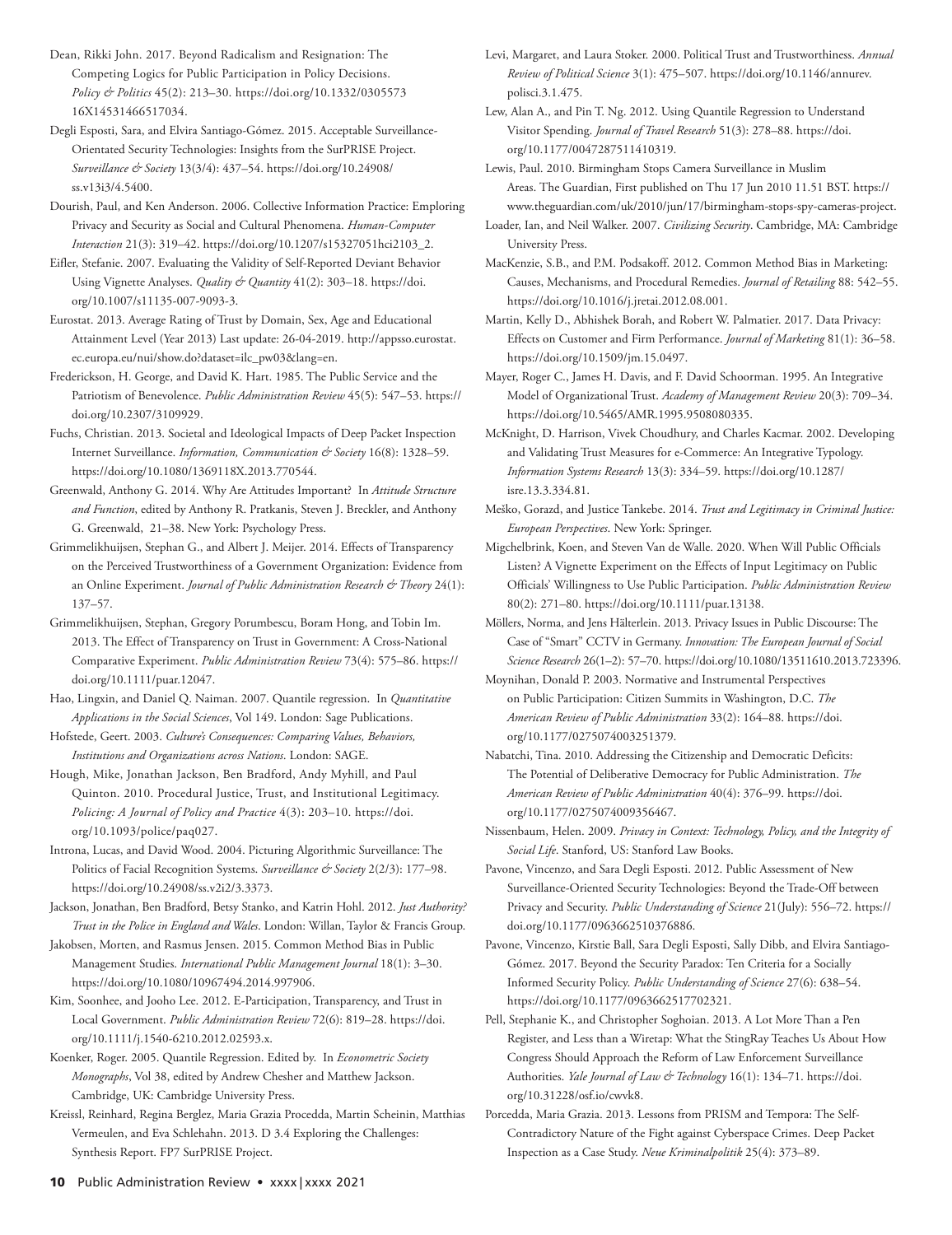- Reddick, Christopher G., Akemi Takeoka Chatfield, and Patricia A. Jaramillo. 2015. Public Opinion on National Security Agency Surveillance Programs: A Multi-Method Approach. *Government Information Quarterly* 32(2): 129–41. https:// doi.org/10.1016/j.giq.2015.01.003.
- Roberts, Nancy. 2004. Public Deliberation in an Age of Direct Citizen Participation. *The American Review of Public Administration* 34(4): 315–53. https://doi. org/10.1177/0275074004269288.

Sanquist, Thomas F., Heidi Mahy, and Frederic Morris. 2008. An Exploratory Risk Perception Study of Attitudes toward Homeland Security Systems. *Risk Analysis* 28(4): 1125–33. https://doi.org/10.1111/j.1539-6924.2008.01069.x.

Schlehahn, Eva, Marit Hansen, Jaro Sterbik-Lamina, and Javier Sempere Samaniego. 2013. D 3.1—Report On Surveillance Technology And Privacy Enhancing Design. EU FP7 SurPRISE.

- Schoorman, F. David, Roger C. Mayer, and James H. Davis. 2007. An Integrative Model of Organizational Trust: Past, Present, and Future. *Academy of Management Review* 32(2): 344–54. https://doi.org/10.5465/amr.2007.24348410.
- Siegrist, Michael, and George Cvetkovich. 2002. Perception of Hazards: The Role of Social Trust and Knowledge. *Risk Analysis* 20(5): 713–20. https://doi. org/10.1111/0272-4332.205064.
- Simpson, Brent, Ashley Harrell, and Robb Willer. 2013. Hidden Paths from Morality to Cooperation: Moral Judgments Promote Trust and Trustworthiness. *Social Forces* 91(4): 1529–48. https://doi.org/10.1093/sf/sot015.
- Smith, H. Jeff, Sandra J. Milberg, and Sandra J. Burke. 1996. Information Privacy: Measuring Individuals' Concerns about Organizational Practices. *MIS Quarterly* 20(2): 167–96. https://doi.org/10.2307/249477.
- Solove, Daniel J. 2008. Data Mining and the Security-Liberty Debate. *The University of Chicago Law Review* 75(1): 343–62. https://www.jstor.org/ stable/20141911.
	- ———. 2011. *Nothing to Hide: The False Tradeoff between Privacy and Security*. New Haven, CT: Yale University Press.
- Sounman, Hong. 2017. Black in Blue: Racial Profiling and Representative Bureaucracy in Policing Revisited. *Journal of Public Administration Research & Theory* 27(4): 547–61. https://doi.org/10.1093/jopart/mux012.
- Tankebe, Justice. 2008. Police Effectiveness and Police Trustworthiness in Ghana: An Empirical Appraisal. *Criminology & Criminal Justice* 8(2): 185–202. https://doi. org/10.1177/1748895808088994.

Thornton, Sara. 2010. Project Champion Review. Thames Valley Police.

- Tunarosa, Andrea, and Mary Ann Glynn. 2017. Strategies of Integration in Mixed Methods Research: Insights Using Relational Algorithms. *Organizational Research Methods* 20(2): 224–42.
- Tyler, Tom R. 2005. Policing in Black and White: Ethnic Group Differences in Trust and Confidence in the Police. *Police Quarterly* 8(3): 322–42. https://doi. org/10.1177/1098611104271105.
- Tyler, Tom R., and Jeffrey Fagan. 2008. Legitimacy and Cooperation: Why Do People Help the Police Fight Crime in their Communities. *Ohio State Journal of Criminal Law* 6: 231–75.
- Tyler, Tom R., Stephen Schulhofer, and Aziz Z. Huq. 2010. Legitimacy and Deterrence Effects in Counterterrorism Policing: A Study of Muslim Americans. *Law & Society Review* 44(2): 365–402. https://doi.org/10.1111/j.1540- 5893.2010.00405.x.
- Ungerleider, Neal. 2012. Occupy Sites Help Cops, Corps Track Occupiers. FastCompany, 25/04/2012.
- West, Jonathan P., and James S. Bowman. 2016. The Domestic Use of Drones: An Ethical Analysis of Surveillance Issues. *Public Administration Review* 76(4): 649–59. https://doi.org/10.1111/puar.12506.
- White, Adam. 2012. The New Political Economy of Private Security. *Theoretical Criminology* 16(1): 85–101. https://doi.org/10.1177/1362480611410903.
- Yamagishi, Toshio, Masako Kikuchi, and Motoko Kosugi. 1999. Trust, Gullibility, and Social Intelligence. *Asian Journal of Social Psychology* 2(1): 145–61. https:// doi.org/10.1111/1467-839X.00030.

## **Supporting Information**

A supplemental appendix can be found in the online version of this article at http://onlinelibrary.wiley.com/journal/10.1111/(ISSN)1540- 6210.

## **Appendix A**

See Tables A1 and A2.

|    | <b>READ OF A HIGHLIGHT COULD Y AND LOTED THE READ READ IN A HIGHLIGHT TO A HIGHLIGHT TO A HIGHLIGHT TO A HIGHLIGHT</b> |       |     |            |                       |              |                  |      |  |  |  |  |
|----|------------------------------------------------------------------------------------------------------------------------|-------|-----|------------|-----------------------|--------------|------------------|------|--|--|--|--|
|    |                                                                                                                        |       | SLT | <b>DPI</b> | Trust in <sup>a</sup> |              |                  |      |  |  |  |  |
|    |                                                                                                                        | sCCTV |     |            | Police                | Legal System | Political System | Othe |  |  |  |  |
|    | Denmark                                                                                                                |       |     |            | 7.9                   | 7.5          | 5.9              | 8.3  |  |  |  |  |
|    | Germany                                                                                                                |       |     |            | 6.4                   | 5.3          | 4.9              | 5.5  |  |  |  |  |
|    | Hungary                                                                                                                |       |     |            | 5.7                   | 5.1          | 4.5              | 5.3  |  |  |  |  |
|    | Austria                                                                                                                |       |     |            | 7.2                   | 6.0          | 4.4              | 5.9  |  |  |  |  |
|    | UΚ                                                                                                                     |       |     |            | 6.4                   | 5.5          | 3.8              | 6.1  |  |  |  |  |
| 6. | Spain                                                                                                                  |       |     |            | 5.4                   | 3.1          | 1.9              | 6.3  |  |  |  |  |
|    | Norway                                                                                                                 |       |     |            | 7.5                   | 7.2          | 5.9              | 7.3  |  |  |  |  |
| 8. | Switzerland                                                                                                            |       |     |            | 7.4                   | 7.0          | 6.6              | 6.4  |  |  |  |  |
|    | Italy                                                                                                                  |       |     |            | 5.8                   | 3.6          | 2.1              | 5.7  |  |  |  |  |

**Table A1** DSTs Discussed in Each Country and Level Of Institutional Trust

a Values indicate a weighted mean on an 11-point scale ranging from 0 = "no trust at all" to 10 = "complete trust". Source: Eurostat (2013).

Others